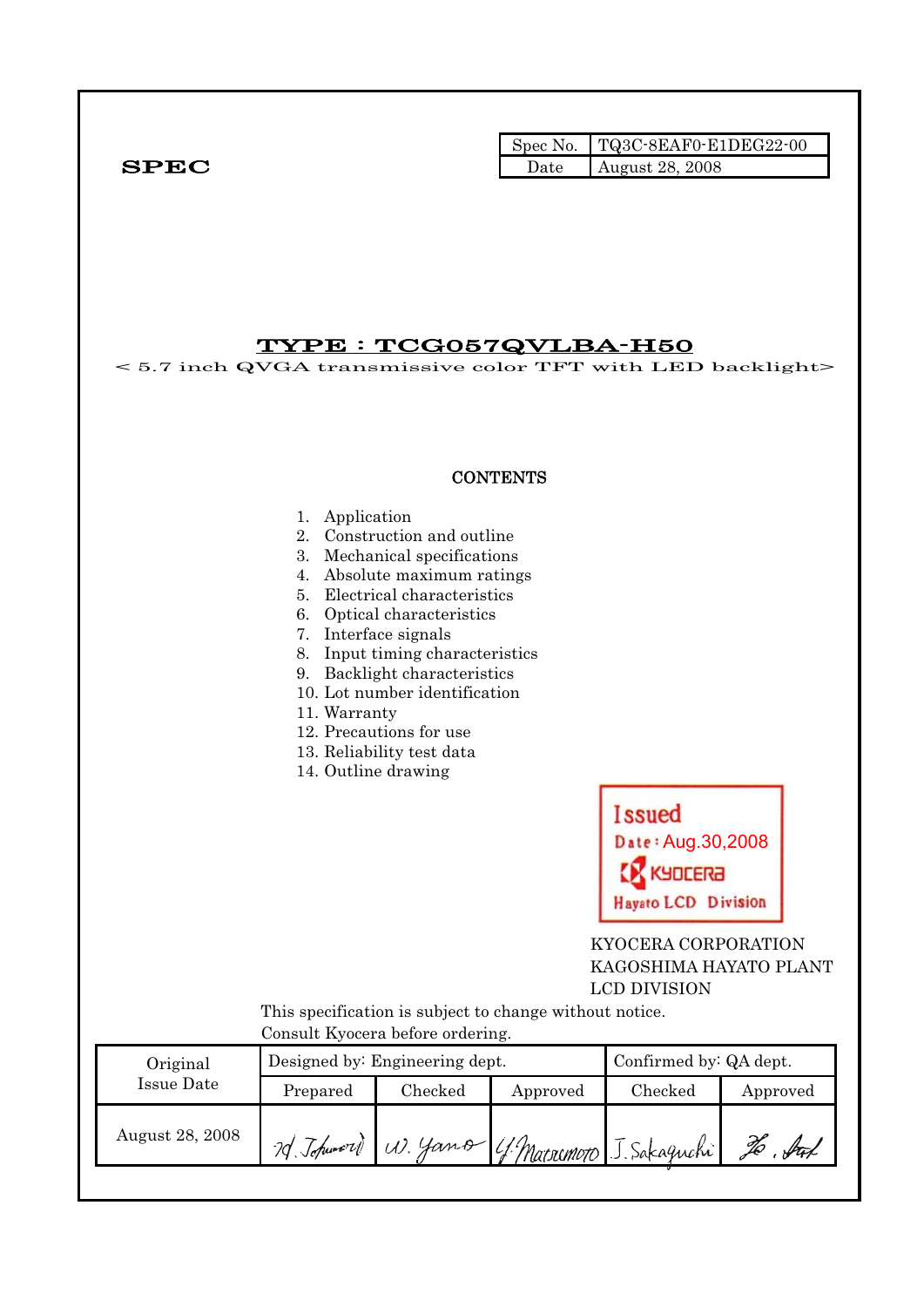| Spec No.              | Part No.        | Page |
|-----------------------|-----------------|------|
| TQ3C-8EAF0-E1DEG22-00 | TCG057QVLBA-H50 |      |

# Warning

- 1. This Kyocera LCD module has been specifically designed for use only in electronic devices and industrial machines in the area of audio control, office automation, industrial control, home appliances, etc. The module should not be used in applications where the highest level of safety and reliability are required and module failure or malfunction of such module results in physical harm or loss of life, as well as enormous damage or loss. Such fields of applications include, without limitation, medical, aerospace, communications infrastructure, atomic energy control. Kyocera expressly disclaims any and all liability resulting in any way to the use of the module in such applications.
- 2. Customer agrees to indemnity, defend and hold Kyocera harmless from and against any and all actions, claims, damages, liabilities, awards, costs, and expenses, including legal expenses, resulting from or arising out of Customer's use, or sale for use, or Kyocera modules in applications.

# Caution

1. Kyocera shall have the right, which Customer hereby acknowledges, to immediately scrap or destroy tooling for Kyocera modules for which no Purchase Orders have been received from the Customer in a two-year period.

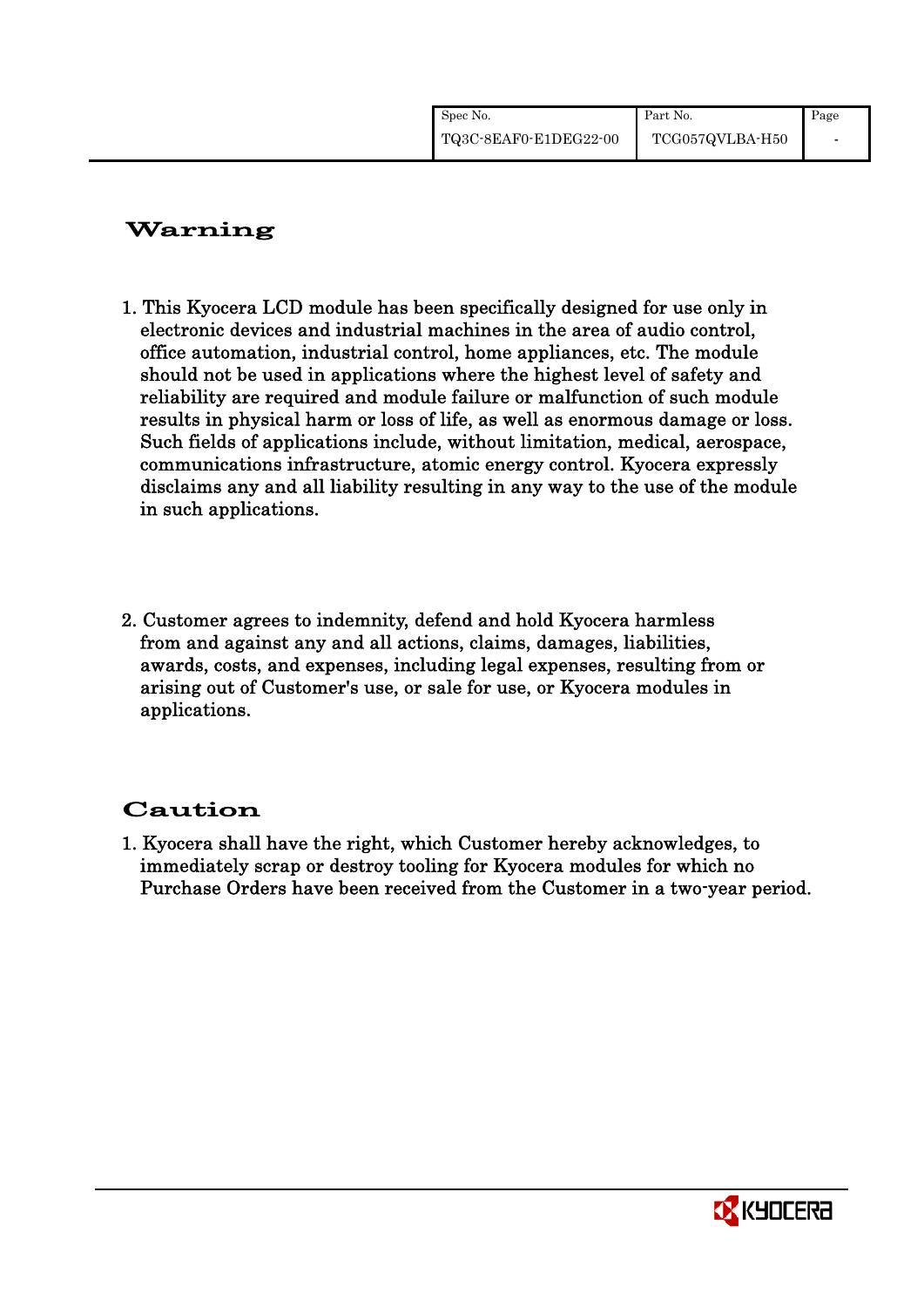|                  |                                 |            |                                                    | ${\rm Spec}$ No. |                                      | Part No.                |                                         | Page |
|------------------|---------------------------------|------------|----------------------------------------------------|------------------|--------------------------------------|-------------------------|-----------------------------------------|------|
|                  |                                 |            | ${\bf TQ3C\text{-}8EAF0\text{-}E1DEG22\text{-}00}$ |                  |                                      |                         | $\operatorname{TCG057QVLBA\text{-}H50}$ |      |
|                  |                                 |            |                                                    |                  | Revision record                      |                         |                                         |      |
|                  | Designed by : Engineering dept. |            |                                                    |                  |                                      | Confirmed by : QA dept. |                                         |      |
|                  | Date                            | Prepared   |                                                    | $\rm Checked$    | Approved                             | ${\it Checked}$         | Approved                                |      |
|                  |                                 |            |                                                    |                  |                                      |                         |                                         |      |
|                  |                                 |            |                                                    |                  |                                      |                         |                                         |      |
| ${\rm Rev. No.}$ | Date                            | $\rm Page$ |                                                    |                  | $\label{eq:2} \textbf{Descriptions}$ |                         |                                         |      |
|                  |                                 |            |                                                    |                  |                                      |                         |                                         |      |
|                  |                                 |            |                                                    |                  |                                      |                         |                                         |      |
|                  |                                 |            |                                                    |                  |                                      |                         |                                         |      |
|                  |                                 |            |                                                    |                  |                                      |                         |                                         |      |
|                  |                                 |            |                                                    |                  |                                      |                         |                                         |      |
|                  |                                 |            |                                                    |                  |                                      |                         |                                         |      |
|                  |                                 |            |                                                    |                  |                                      |                         |                                         |      |
|                  |                                 |            |                                                    |                  |                                      |                         |                                         |      |
|                  |                                 |            |                                                    |                  |                                      |                         |                                         |      |
|                  |                                 |            |                                                    |                  |                                      |                         |                                         |      |
|                  |                                 |            |                                                    |                  |                                      |                         |                                         |      |
|                  |                                 |            |                                                    |                  |                                      |                         |                                         |      |
|                  |                                 |            |                                                    |                  |                                      |                         |                                         |      |
|                  |                                 |            |                                                    |                  |                                      |                         |                                         |      |
|                  |                                 |            |                                                    |                  |                                      |                         |                                         |      |
|                  |                                 |            |                                                    |                  |                                      |                         |                                         |      |
|                  |                                 |            |                                                    |                  |                                      |                         |                                         |      |
|                  |                                 |            |                                                    |                  |                                      |                         |                                         |      |
|                  |                                 |            |                                                    |                  |                                      |                         |                                         |      |
|                  |                                 |            |                                                    |                  |                                      |                         |                                         |      |
|                  |                                 |            |                                                    |                  |                                      |                         |                                         |      |
|                  |                                 |            |                                                    |                  |                                      |                         |                                         |      |
|                  |                                 |            |                                                    |                  |                                      |                         |                                         |      |
|                  |                                 |            |                                                    |                  |                                      |                         |                                         |      |
|                  |                                 |            |                                                    |                  |                                      |                         |                                         |      |
|                  |                                 |            |                                                    |                  |                                      |                         |                                         |      |
|                  |                                 |            |                                                    |                  |                                      |                         |                                         |      |
|                  |                                 |            |                                                    |                  |                                      |                         |                                         |      |
|                  |                                 |            |                                                    |                  |                                      |                         |                                         |      |
|                  |                                 |            |                                                    |                  |                                      |                         |                                         |      |
|                  |                                 |            |                                                    |                  |                                      |                         |                                         |      |
|                  |                                 |            |                                                    |                  |                                      |                         |                                         |      |
|                  |                                 |            |                                                    |                  |                                      |                         |                                         |      |
|                  |                                 |            |                                                    |                  |                                      |                         |                                         |      |

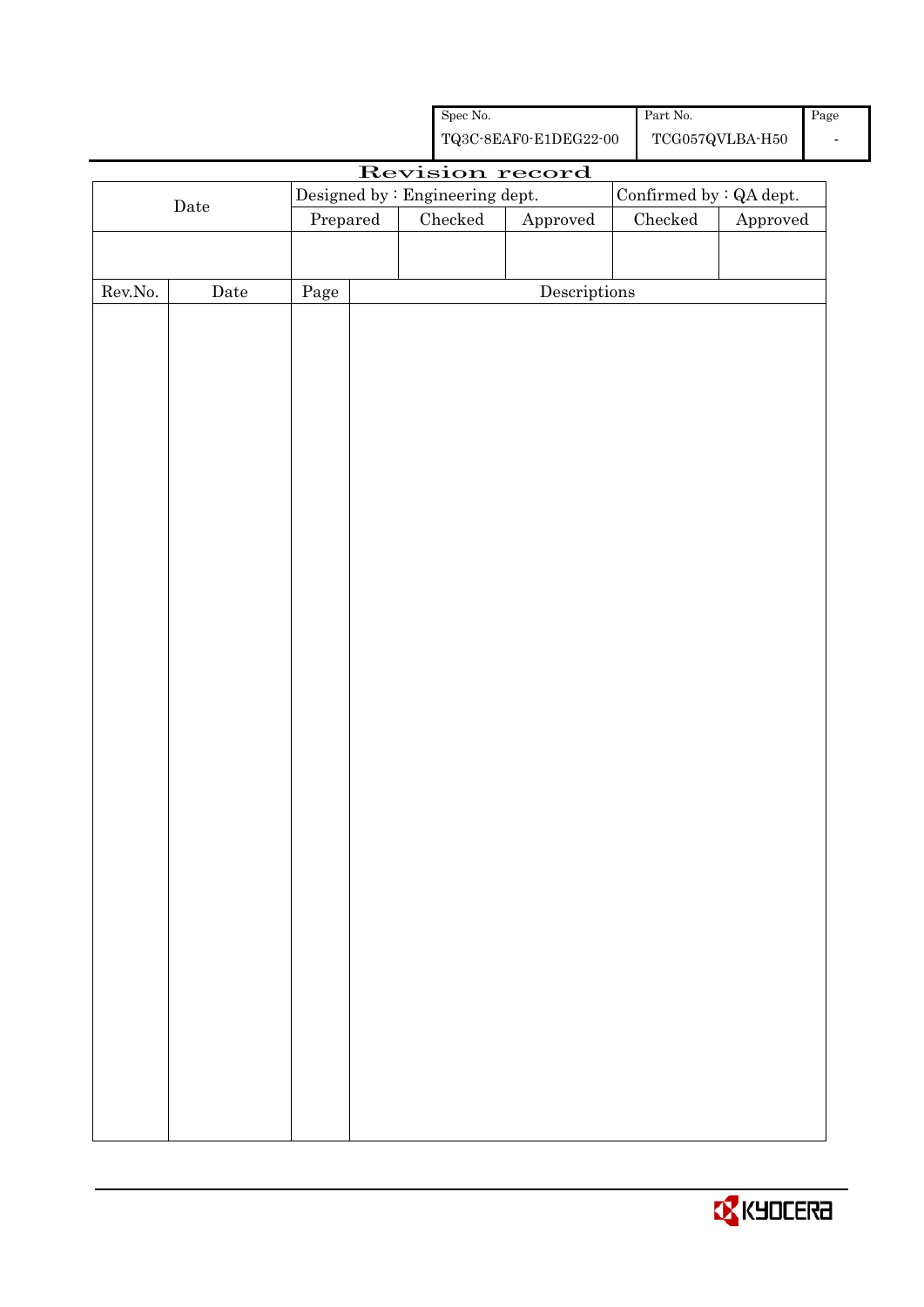## 1. Application

This document defines the specification of TCG057QVLBA-H50. (RoHS Compliant)

### 2. Construction and outline

| LCD.               | : Transmissive color dot matrix type TFT             |
|--------------------|------------------------------------------------------|
| Backlight system   | : LED                                                |
| Polarizer          | : Glare Low-reflection treatment                     |
| Additional circuit | : Timing controller, Power supply $(3.3V)$ input)    |
|                    | (without constant current circuit for LED Backlight) |

## 3. Mechanical specifications

| <b>Item</b>        | Specification                                                   | Unit |
|--------------------|-----------------------------------------------------------------|------|
| Outline dimensions | 127.2 (W) $\times$ 100.4 (H) $\times$ 5.7 (D)                   | mm   |
| Active area        | $115.2$ (W) $\times$ 86.4 (H)<br>(14.4cm / 5.7 inch (Diagonal)) | mm   |
| Dot format         | $320 \times (B,G,R)$ (W) $\times 240$ (H)                       | dot  |
| Dot pitch          | $0.12 \text{ (W)} \times 0.36 \text{ (H)}$                      | mm   |
| $*1$<br>Base color | Normally White                                                  |      |
| Mass               | (TBD)                                                           | g    |

\*1 Due to the characteristics of the LCD material, the color varies with environmental temperature.

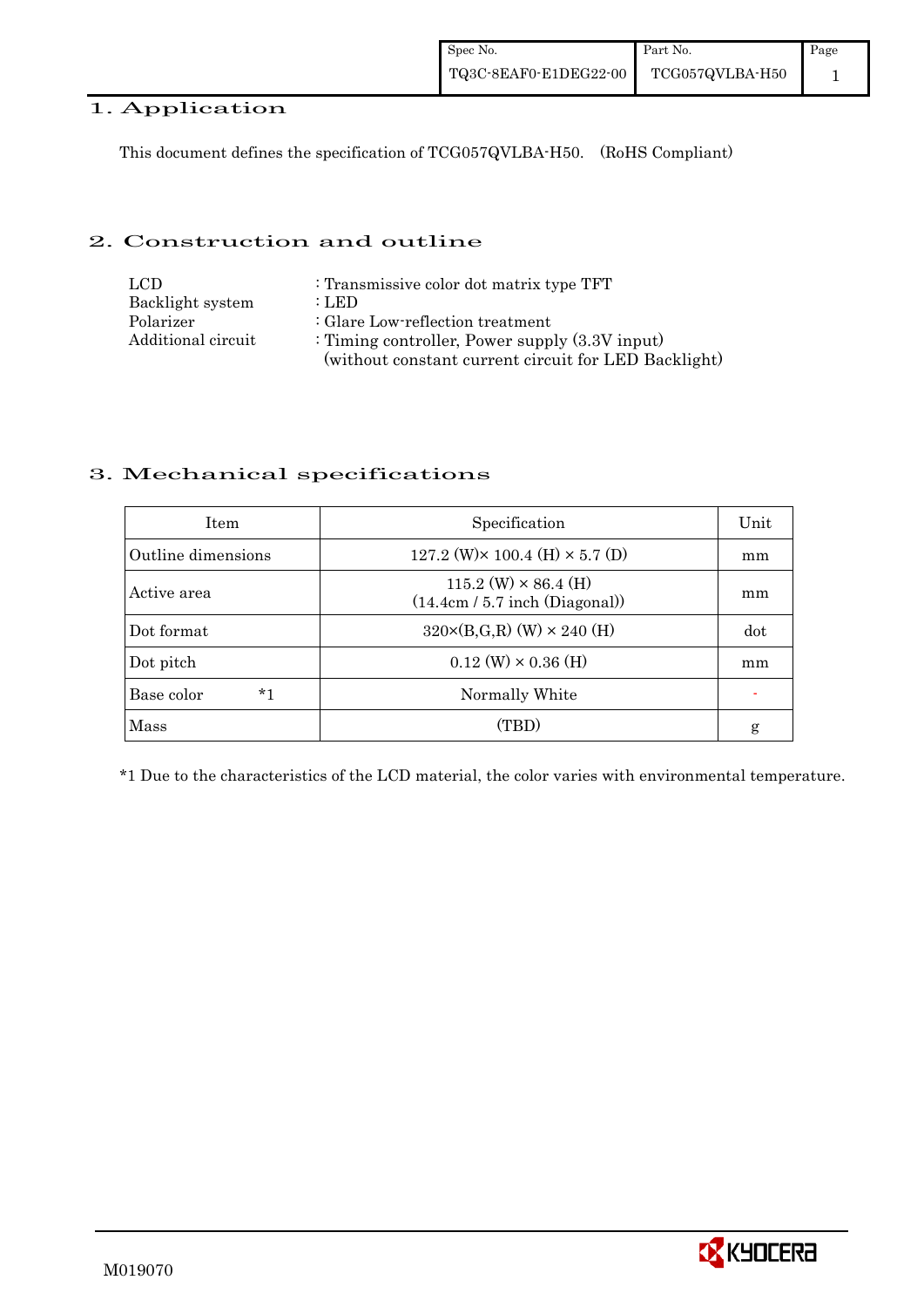### 4. Absolute maximum ratings

| Item                     |         | Symbol       | Min.   | Max. | Unit |
|--------------------------|---------|--------------|--------|------|------|
| Supply voltage for logic |         | $\rm V_{DD}$ |        | 4.0  |      |
| Input signal voltage     | $*1$    | $\rm V_{IN}$ | $-0.3$ | 6.0  |      |
| LED forward current      | $*$ ?   | ΙF           |        | 30   | mA   |
| Reversed voltage         | $*_{2}$ | VR.          |        |      |      |

4-1. Electrical absolute maximum ratings

\*1 Input signal : CK,  $R0 \sim R5$ ,  $G0 \sim G5$ ,  $B0 \sim B5$ ,  $H<sub>SYNC</sub>$ ,  $V<sub>SYNC</sub>$ ,  $ENAB$ ,  $R/L$ ,  $U/D$ 

 $*2$  For each "AN1-CA1", "AN2-CA2" "AN3-CA3" and "AN4-CA4" Temp. =  $25^{\circ}$ C

4-2. Environmental absolute maximum ratings

| Item                  |       | Symbol           | Min.  | Max.    | Unit        |
|-----------------------|-------|------------------|-------|---------|-------------|
| Operating temperature | $*1$  | Top              | $-20$ | 70      | $\circ$ C   |
| Storage temperature   | $*$ ? | T <sub>STO</sub> | $-30$ | 80      | $^{\circ}C$ |
| Operating humidity    | $*3$  | $H_{OP}$         | 10    | $*_{4}$ | %RH         |
| Storage humidity      | $*3$  | H <sub>STO</sub> | 10    | $*_{4}$ | %RH         |
| Vibration             |       |                  | $*5$  | $*5$    |             |
| Shock                 |       |                  | $*6$  | *6      |             |

\*1 Operating temperature means a temperature which operation shall be guaranteed. Since display performance is evaluated at 25°C, another temperature range should be confirmed.

\*2 Temp. =  $-30^{\circ}$ C $<$ 48h, Temp. =  $80^{\circ}$ C $<$ 168h

 Store LCD panels at normal temperature/humidity. Keep them free from vibration and shock. An LCD panel that is kept at a low or a high temperature for a long time can be defective due to other conditions, even if the low or high temperature satisfies the standard. (Please refer to "Precautions for Use" for details.)

\*3 Non-condensing

\*4 Temp.≦40°C, 85%RH Max.

Temp.  $>40^{\circ}$ C, Absolute humidity shall be less than 85%RH at 40 $^{\circ}$ C.

\*5

| Frequency       | $10\sim$ 55 Hz    | Acceleration value           |
|-----------------|-------------------|------------------------------|
| Vibration width | $0.15$ mm         | $(0.3 \sim 9 \text{ m/s}^2)$ |
| Interval        | $10 - 55 - 10$ Hz | 1 minutes                    |

 2 hours in each direction X, Y, Z (6 hours total) EIAJ ED-2531

\*6 Acceleration: 490 m/s2, Pulse width: 11 ms

3 times in each direction:  $\pm X$ ,  $\pm Y$ ,  $\pm Z$ 

EIAJ ED-2531

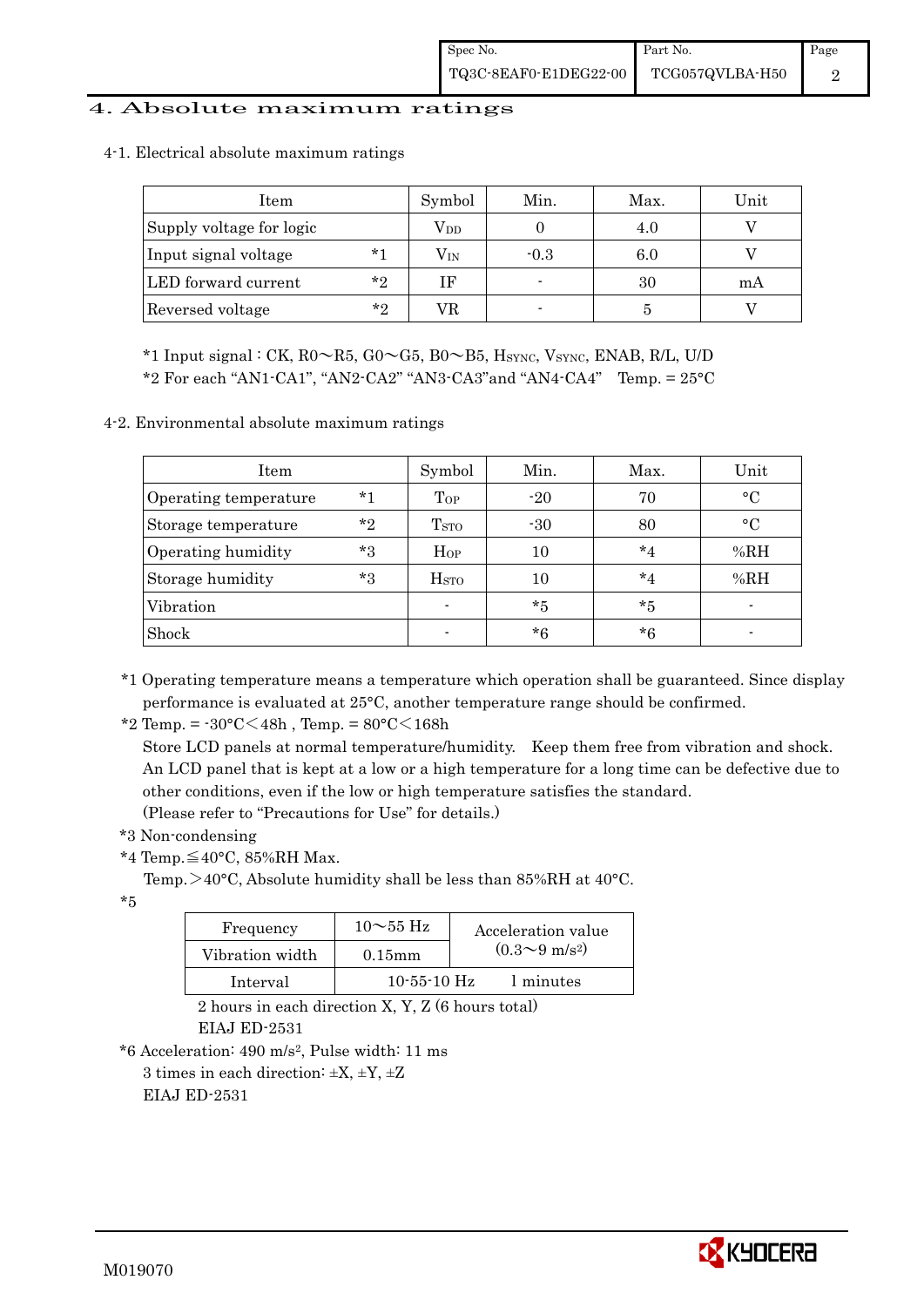| Spec No.              | Part No.        | Page |
|-----------------------|-----------------|------|
| TQ3C-8EAF0-E1DEG22-00 | TCG057QVLBA-H50 |      |

### 5. Electrical characteristics

|                                 |               |                |                          |      | Temp. = $-20 \sim 70$ °C |         |
|---------------------------------|---------------|----------------|--------------------------|------|--------------------------|---------|
| Item                            | Symbol        | Condition      | Min.                     | Typ. | Max.                     | Unit    |
| Supply voltage for logic *1     | $\rm V_{DD}$  | $\blacksquare$ | 3.0                      | 3.3  | 3.6                      | V       |
| Current consumption for logic   | $_{\rm{LDD}}$ | $*_{2}$        | $\blacksquare$           | 60   | 80                       | mA      |
| Permissive input ripple voltage | $\rm V_{RP}$  | $\blacksquare$ | $\overline{\phantom{0}}$ |      | 100                      | $mVp-p$ |
|                                 | $\rm V_{II}$  | "Low" level    | $\Omega$                 |      | 0.3V <sub>DD</sub>       | V       |
| Input signal voltage *3         | $\rm V_{IH}$  | "High" level   | 0.7V <sub>DD</sub>       |      | $\rm V_{DD}$             |         |

\*1 VDD-turn-on conditions



### \*2 Display pattern:



 $*3$  Input signal : CK, R0 $\sim$ R5, G0 $\sim$ G5, B0 $\sim$ B5, H<sub>SYNC</sub>, V<sub>SYNC</sub>, ENAB, R/L, U/D

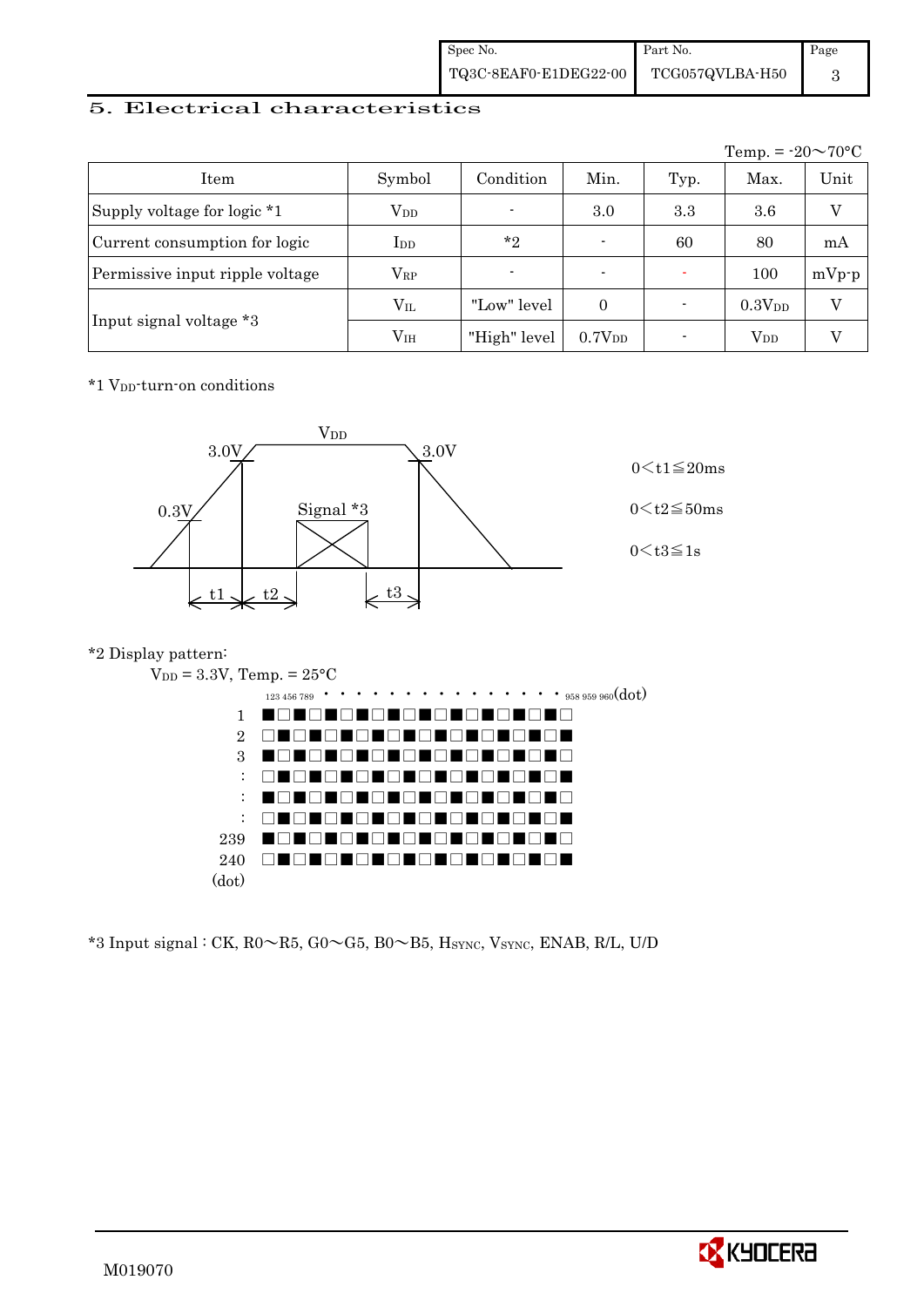Spec No. TQ3C-8EAF0-E1DEG22-00 Part No. TCG057QVLBA-H50

Page

4

# 6. Optical characteristics

Measuring spot =  $\phi$  6.0mm, Temp. = 25°C

| Item                                  |       | Symbol         | Condition                   | Min.                     | Typ. | Max.                     | Unit                     |
|---------------------------------------|-------|----------------|-----------------------------|--------------------------|------|--------------------------|--------------------------|
|                                       | Rise  | $\tau_r$       | $\theta = \phi = 0^{\circ}$ | ٠                        | 10   | $\overline{\phantom{a}}$ | ms                       |
| Response time                         | Down  | T d            | $\theta = \phi = 0^{\circ}$ | $\overline{\phantom{0}}$ | 25   |                          | ms                       |
|                                       |       | $\theta$ upper |                             |                          | 80   |                          |                          |
| Viewing angle range<br>View deriction |       | $\theta$ lower | $CR \ge 5$                  |                          | 80   |                          | deg.                     |
| $: 12$ o'clock                        |       | $\phi$ left    |                             | ٠                        | 80   |                          |                          |
| (Gray inversion)                      |       | $\phi$ RIGHT   |                             | $\blacksquare$           | 80   | $\blacksquare$           | deg.                     |
| Contrast ratio                        |       | CR             | $\theta = \phi = 0^{\circ}$ | 300                      | 500  | $\overline{\phantom{a}}$ | $\overline{\phantom{0}}$ |
| <b>Brightness</b>                     |       | L              | IF=15mA/Line                | 290                      | 420  |                          | cd/m <sup>2</sup>        |
|                                       | Red   | $\mathbf x$    | $\theta = \phi = 0^{\circ}$ | 0.57                     | 0.62 | 0.67                     |                          |
|                                       |       | y              |                             | 0.32                     | 0.37 | 0.42                     |                          |
|                                       |       | $\mathbf X$    | $\theta = \phi = 0^{\circ}$ | 0.28                     | 0.33 | 0.38                     |                          |
| Chromaticity                          | Green | $\mathbf y$    |                             | 0.54                     | 0.59 | 0.64                     |                          |
| coordinates                           |       | $\mathbf x$    | $\theta = \phi = 0^{\circ}$ | 0.09                     | 0.14 | 0.19                     |                          |
|                                       | Blue  | У              |                             | 0.04                     | 0.09 | 0.14                     |                          |
|                                       |       | $\mathbf X$    | $\theta = \phi = 0^{\circ}$ | 0.27                     | 0.32 | 0.37                     |                          |
|                                       | White | $\mathbf{y}$   |                             | 0.29                     | 0.34 | 0.39                     |                          |

6-1. Definition of contrast ratio

$$
CR(Contrast ratio) = \frac{Brightness with all pixels "White"
$$
  
Brightness with all pixels "Black"

### 6-2. Definition of response time



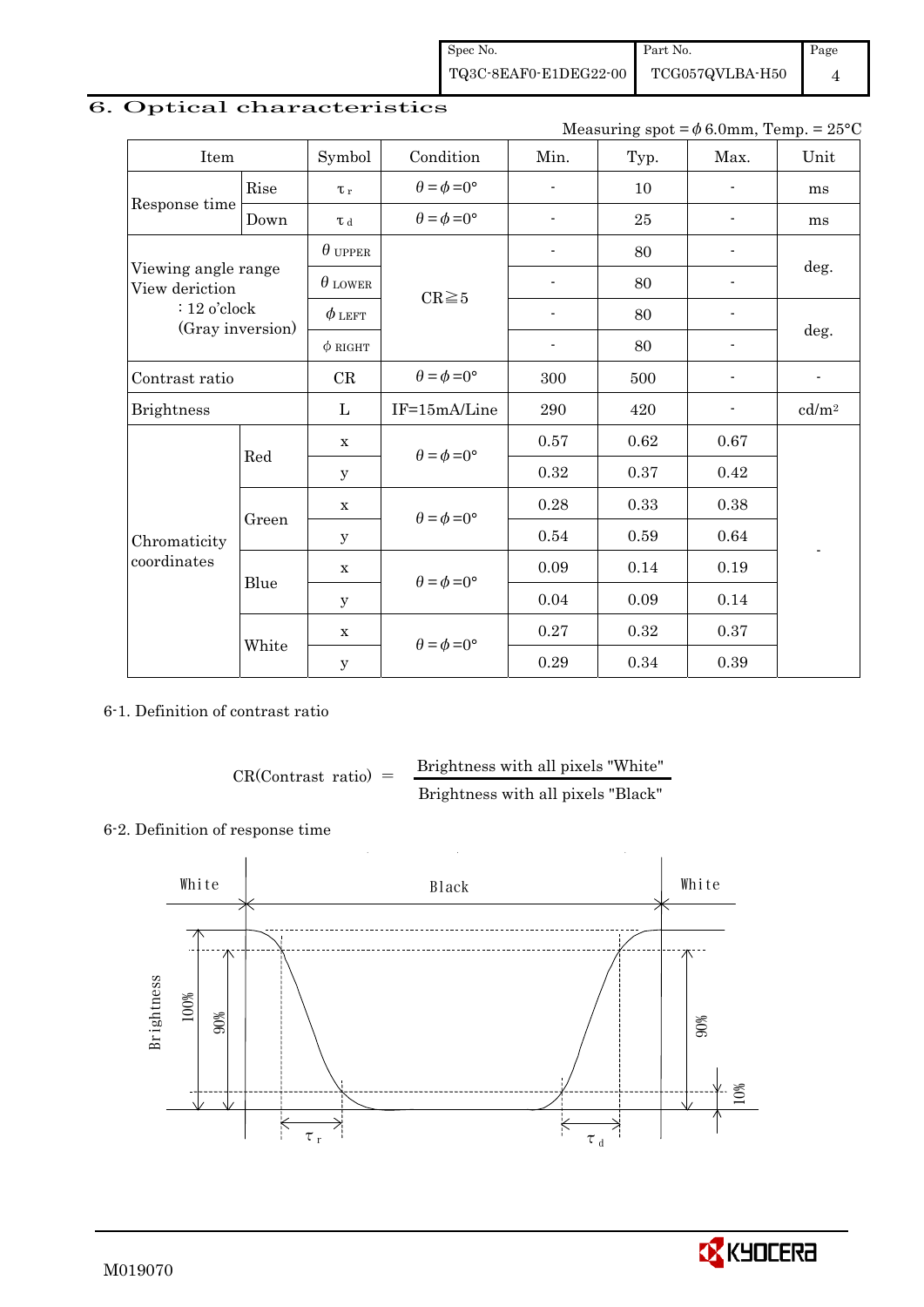

6-4. Brightness measuring points



1) Rating is defined on the average in the viewing area.

2) Measured 30 minutes after the LED is powered on. (Ambient temp. = 25°C)

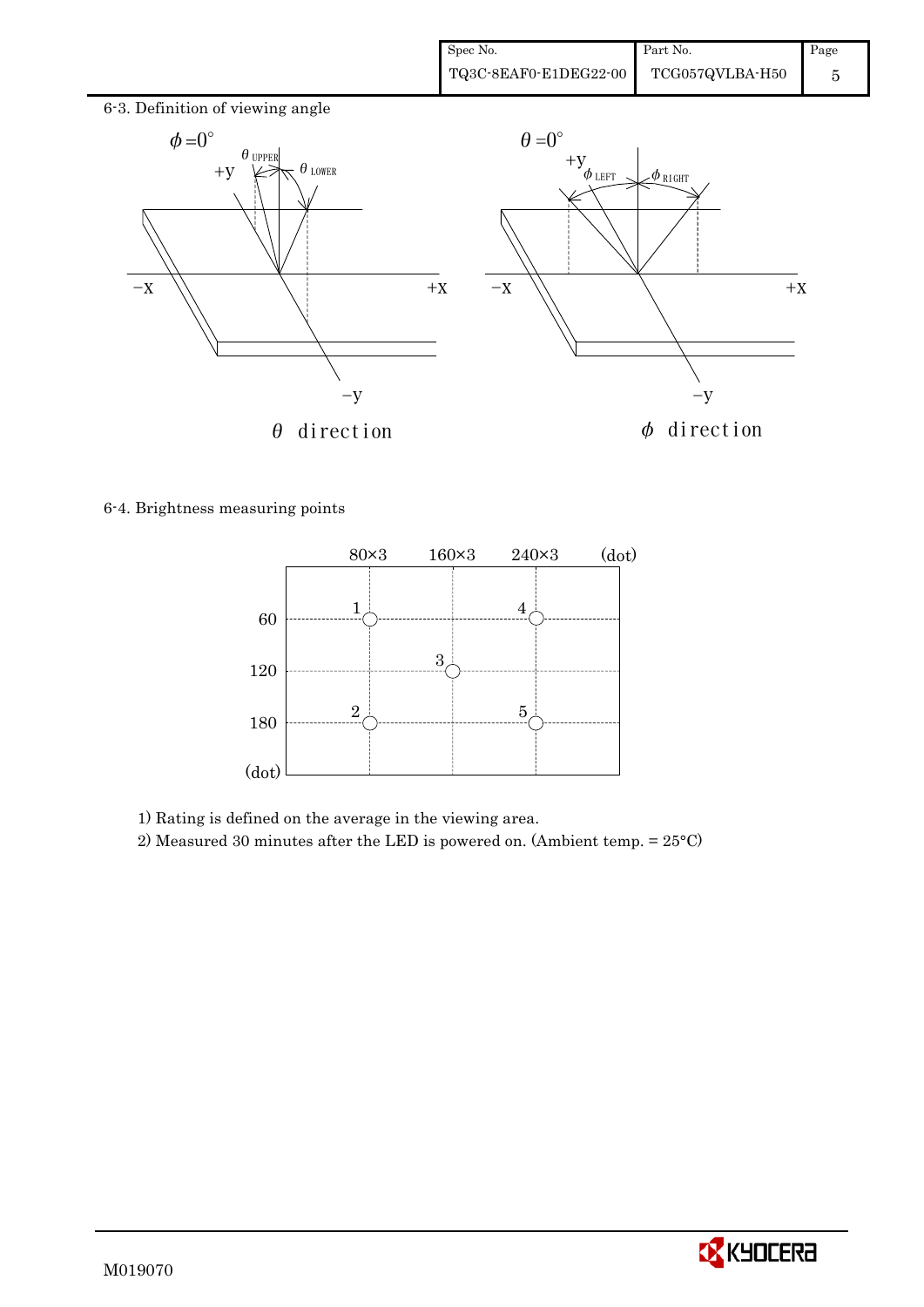# 7. Interface signals

| No.            | Symbol                   | Description                                                                        | I/O                      | <b>Note</b> |
|----------------|--------------------------|------------------------------------------------------------------------------------|--------------------------|-------------|
| 1              | <b>GND</b>               | <b>GND</b>                                                                         |                          |             |
| $\,2$          | CK                       | Clock signal for sampling each data signal                                         | $\bf I$                  |             |
| 3              | <b>H</b> <sub>SYNC</sub> | Horizontal synchronous signal (negative)                                           | $\bf I$                  |             |
| $\overline{4}$ | $V_{\rm SYNC}$           | Vertical synchronous signal (negative)                                             | $\bf I$                  |             |
| $\bf 5$        | <b>GND</b>               | <b>GND</b>                                                                         |                          |             |
| $\,6\,$        | R <sub>0</sub>           | RED data signal (LSB)                                                              | $\mathbf I$              |             |
| 7              | R1                       | RED data signal                                                                    | $\mathbf I$              |             |
| $\,8\,$        | $\mathbf{R}2$            | RED data signal                                                                    | $\bf I$                  |             |
| 9              | R3                       | RED data signal                                                                    | $\bf I$                  |             |
| 10             | R <sub>4</sub>           | RED data signal                                                                    | I                        |             |
| 11             | R5                       | RED data signal (MSB)                                                              | I                        |             |
| 12             | <b>GND</b>               | <b>GND</b>                                                                         |                          |             |
| 13             | G <sub>0</sub>           | GREEN data signal (LSB)                                                            | $\mathbf I$              |             |
| 14             | G1                       | GREEN data signal                                                                  | $\rm I$                  |             |
| 15             | G <sub>2</sub>           | GREEN data signal                                                                  | $\rm I$                  |             |
| 16             | G <sub>3</sub>           | <b>GREEN</b> data signal                                                           | $\rm I$                  |             |
| 17             | G <sub>4</sub>           | GREEN data signal                                                                  | $\mathbf I$              |             |
| 18             | G5                       | GREEN data signal (MSB)                                                            | $\rm I$                  |             |
| 19             | <b>GND</b>               | <b>GND</b>                                                                         | $\overline{a}$           |             |
| 20             | B <sub>0</sub>           | BLUE data signal (LSB)                                                             | $\mathbf I$              |             |
| 21             | B1                       | BLUE data signal                                                                   | $\mathbf I$              |             |
| 22             | B2                       | BLUE data signal                                                                   | $\mathbf I$              |             |
| 23             | B <sub>3</sub>           | BLUE data signal                                                                   | $\mathbf I$              |             |
| 24             | B4                       | BLUE data signal                                                                   | I                        |             |
| $25\,$         | B5                       | BLUE data signal (MSB)                                                             | $\bf I$                  |             |
| 26             | <b>GND</b>               | <b>GND</b>                                                                         |                          |             |
| $\bf 27$       | <b>ENAB</b>              | Signal to settle the horizontal display position (positive)                        | $\rm I$                  | $*_{1}$     |
| 28             | $V_{DD}$                 | 3.3V power supply                                                                  | $\overline{\phantom{a}}$ |             |
| 29             | <b>V</b> <sub>DD</sub>   | 3.3V power supply                                                                  |                          |             |
| 30             | R/L                      | Horizontal display mode select signal<br>$L: Normal, H: Left / Right reverse mode$ | I                        | $*_{2}$     |
| 31             | U/D                      | Vertical display mode select signal<br>H: Normal, L: Up / Down reverse mode        | $\mathbf I$              |             |
| 32             | NC                       | No connect                                                                         |                          |             |
| $33\,$         | CA <sub>1</sub>          | Cathode 1                                                                          | $\overline{\phantom{0}}$ |             |
| 34             | CA2                      | Cathode 2                                                                          | $\overline{\phantom{0}}$ |             |
| 35             | CA <sub>3</sub>          | Cathode 3                                                                          |                          |             |
| 36             | CA4                      | Cathode 4                                                                          | $\overline{\phantom{0}}$ |             |
| 37             | AN1                      | Anode 1                                                                            |                          |             |
| $38\,$         | AN2                      | Anode 2                                                                            | $\overline{\phantom{a}}$ |             |
| $39\,$         | AN <sub>3</sub>          | Anode 3                                                                            | $\overline{\phantom{a}}$ |             |
| $40\,$         | AN4                      | Anode 4                                                                            |                          |             |

 LCD connector : IMSA-9681S-40A-GF (IRISO) Recommended matching FFC or FPC  $\qquad$  : 0.5mm pitch

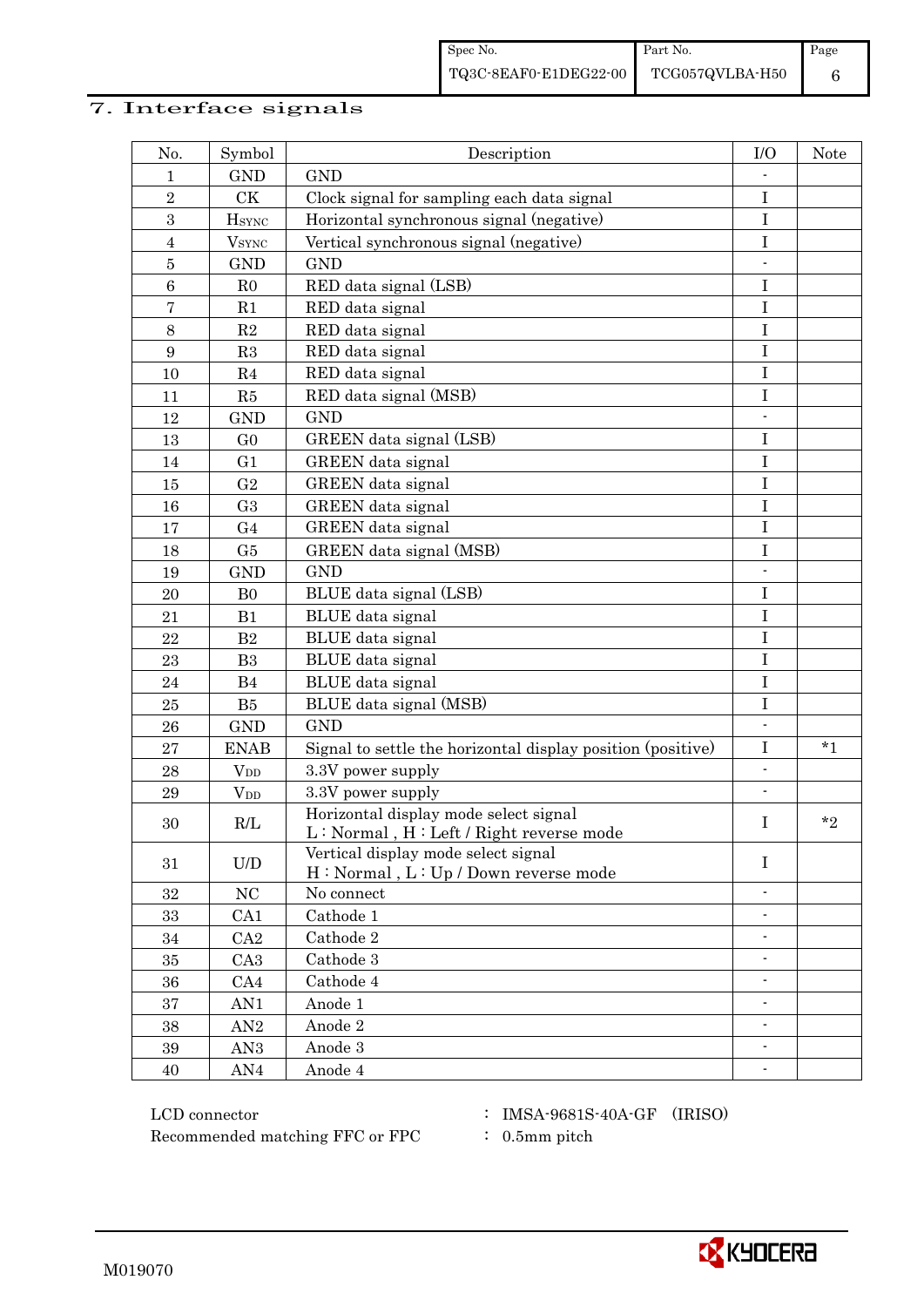| Spec No.              | Part No.        | Page |
|-----------------------|-----------------|------|
| TQ3C-8EAF0-E1DEG22-00 | TCG057QVLBA-H50 |      |

\*1 The horizontal display start timing is settled in accordance with a rising timing of ENAB signal. In case ENAB is fixed "Low", the horizontal start timing is determined. Don't keep ENAB "High" during operation.





\*2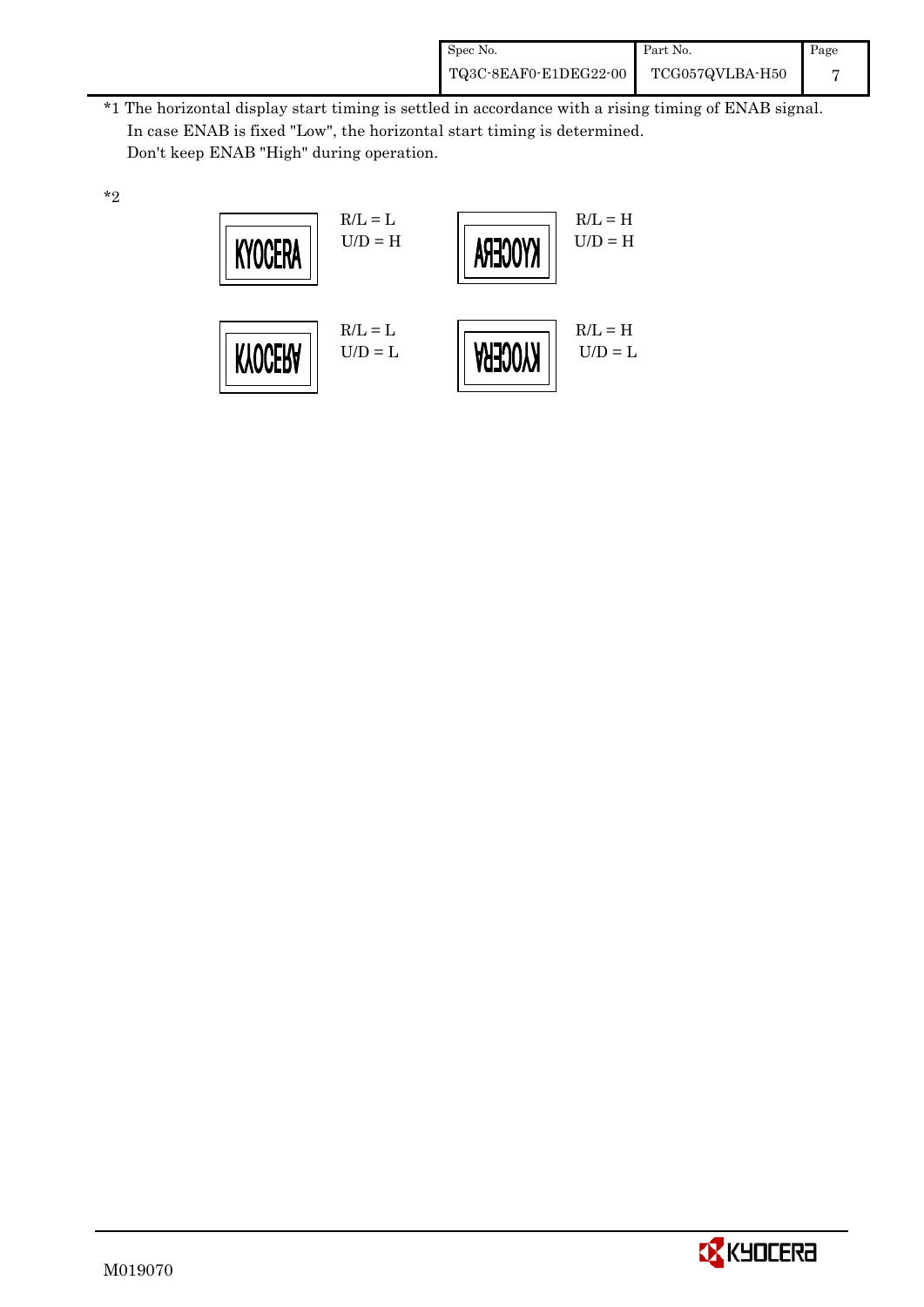#### 8. Input timing characteristics

|                                                                                                   | Item                                   | Symbol                                                                                                                                                                                                                                                                                                                                                                                                                                                                                                                                                                                                                                                                                                                          | Min. | Typ.              | Max.                     | Unit          | <b>Note</b> |
|---------------------------------------------------------------------------------------------------|----------------------------------------|---------------------------------------------------------------------------------------------------------------------------------------------------------------------------------------------------------------------------------------------------------------------------------------------------------------------------------------------------------------------------------------------------------------------------------------------------------------------------------------------------------------------------------------------------------------------------------------------------------------------------------------------------------------------------------------------------------------------------------|------|-------------------|--------------------------|---------------|-------------|
|                                                                                                   | Frequency                              | $1/\mathrm{Tc}$                                                                                                                                                                                                                                                                                                                                                                                                                                                                                                                                                                                                                                                                                                                 |      | 6.3               | 7.0                      | MHz           |             |
|                                                                                                   | Duty ratio                             | Tch/Tc                                                                                                                                                                                                                                                                                                                                                                                                                                                                                                                                                                                                                                                                                                                          | 40   | 50                | 60                       | $\frac{0}{0}$ |             |
|                                                                                                   | Set up time                            | Tds                                                                                                                                                                                                                                                                                                                                                                                                                                                                                                                                                                                                                                                                                                                             | 12   | $\qquad \qquad -$ | $\overline{\phantom{0}}$ | ns            |             |
|                                                                                                   | Hold time                              | Tdh<br>12<br>$\overline{\phantom{0}}$<br>$\qquad \qquad -$<br>ns<br>63.6<br>50.0<br>$\overline{\phantom{0}}$<br>$\mu$ s<br>TH<br>clock<br>360<br>400<br>450<br>clock<br>THp<br>30<br>$\overline{5}$<br><b>THs</b><br>12<br>$\overline{\phantom{m}}$<br>$\qquad \qquad -$<br>ns<br>THh<br>12<br>$\qquad \qquad -$<br>ns<br>TV<br>251<br>262<br>280<br>line<br>3<br>TVp<br>5<br>line<br>$\mathbf 1$<br><b>TVs</b><br>12<br>$\qquad \qquad -$<br>$\overline{\phantom{0}}$<br>ns<br>TVh<br>12<br>$\overline{\phantom{0}}$<br>ns<br>TEp<br>320<br>clock<br>TEs<br>12<br>ns<br>TEh<br>12<br>$\qquad \qquad -$<br>$\qquad \qquad -$<br>ns<br><b>THE</b><br>36<br>68<br>88<br>clock<br><b>TVE</b><br>$\overline{2}$<br>18<br>38<br>line |      |                   |                          |               |             |
|                                                                                                   | Cycle                                  |                                                                                                                                                                                                                                                                                                                                                                                                                                                                                                                                                                                                                                                                                                                                 |      |                   |                          |               |             |
| Horizontal sync.<br>signal                                                                        |                                        |                                                                                                                                                                                                                                                                                                                                                                                                                                                                                                                                                                                                                                                                                                                                 |      |                   |                          |               |             |
|                                                                                                   | Pulse width                            |                                                                                                                                                                                                                                                                                                                                                                                                                                                                                                                                                                                                                                                                                                                                 |      |                   |                          |               |             |
|                                                                                                   | Set up time                            |                                                                                                                                                                                                                                                                                                                                                                                                                                                                                                                                                                                                                                                                                                                                 |      |                   |                          |               |             |
|                                                                                                   | Hold time                              |                                                                                                                                                                                                                                                                                                                                                                                                                                                                                                                                                                                                                                                                                                                                 |      |                   |                          |               |             |
|                                                                                                   | Cycle                                  |                                                                                                                                                                                                                                                                                                                                                                                                                                                                                                                                                                                                                                                                                                                                 |      |                   |                          |               |             |
| Clock<br>Data<br>Vertical sync.<br>signal<br>Enable signal<br>(ENAB)<br>Horizontal display period | Pulse width                            |                                                                                                                                                                                                                                                                                                                                                                                                                                                                                                                                                                                                                                                                                                                                 |      |                   |                          |               |             |
|                                                                                                   | Set up time                            |                                                                                                                                                                                                                                                                                                                                                                                                                                                                                                                                                                                                                                                                                                                                 |      |                   |                          |               |             |
|                                                                                                   | Hold time                              |                                                                                                                                                                                                                                                                                                                                                                                                                                                                                                                                                                                                                                                                                                                                 |      |                   |                          |               |             |
|                                                                                                   | Pulse width                            |                                                                                                                                                                                                                                                                                                                                                                                                                                                                                                                                                                                                                                                                                                                                 |      |                   |                          |               |             |
|                                                                                                   | Set up time                            |                                                                                                                                                                                                                                                                                                                                                                                                                                                                                                                                                                                                                                                                                                                                 |      |                   |                          |               |             |
|                                                                                                   | Hold time                              |                                                                                                                                                                                                                                                                                                                                                                                                                                                                                                                                                                                                                                                                                                                                 |      |                   |                          |               |             |
|                                                                                                   | HSYNC · Enable signal phase difference |                                                                                                                                                                                                                                                                                                                                                                                                                                                                                                                                                                                                                                                                                                                                 |      |                   |                          |               |             |
|                                                                                                   | Vertical sync. signal start position   |                                                                                                                                                                                                                                                                                                                                                                                                                                                                                                                                                                                                                                                                                                                                 |      |                   |                          |               |             |
|                                                                                                   |                                        | THd                                                                                                                                                                                                                                                                                                                                                                                                                                                                                                                                                                                                                                                                                                                             |      | 320               |                          | clock         |             |
| Vertical display period                                                                           |                                        | TVd                                                                                                                                                                                                                                                                                                                                                                                                                                                                                                                                                                                                                                                                                                                             |      | 240               |                          | line          |             |

### 8-1. Timing characteristics

\*When ENAB is fixed at "Low", the horizontal display starts from the data of C68 (clock) as shown in 8-3.

 \*When ENAB is fixed at "Low", the vertical sync. signal start position is 18 (line) as shown in 8-3. \*In case of lower frequency, the deterioration of the display quality, flicker etc., may occur.

8-2. Input Data Signals and Display position on the screen

| D1,DH1  | D2, DH1 | D3, DH1       | . .                             | D320, DH1 |
|---------|---------|---------------|---------------------------------|-----------|
| D1, DH2 | D2, DH2 | <b>D3,DH2</b> |                                 |           |
|         |         |               |                                 |           |
|         |         |               |                                 |           |
|         |         |               | $\mathbf R$<br>$\mathbf G$<br>B |           |
|         |         |               |                                 |           |
|         |         |               |                                 |           |
|         |         |               |                                 |           |
|         |         |               |                                 |           |

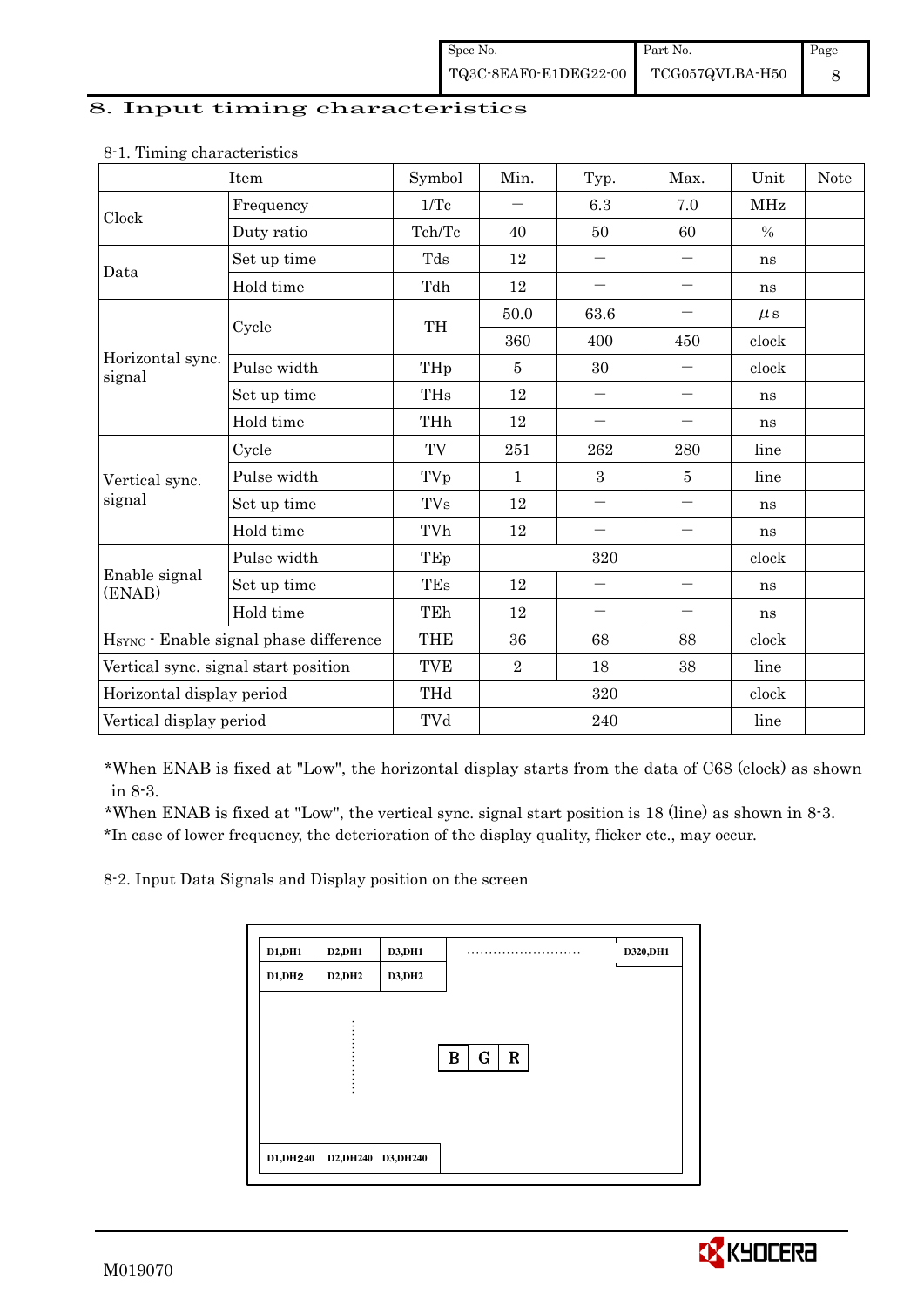

#### 8-3. Input timing characteristics

\*1 When ENAB is fixed at "Low", the horizontal display starts from the data of C68 (clock). \*2 When ENAB is fixed at "Low", the vertical sync. signal start position is 18 (line).

### 9. Backlight characteristics

#### LED ratings

| Item                |          | Symbol | Min.                     | Typ.   | Max.           | Unit | Note                         |
|---------------------|----------|--------|--------------------------|--------|----------------|------|------------------------------|
| Forward current     | *1       | ΙF     | $\overline{\phantom{0}}$ | 15     | $\blacksquare$ | mA   | Ta= $-20 \sim 70$ °C         |
|                     | $*_{1}$  | VF     | $\overline{\phantom{0}}$ | 22.1   | 25.0           | V    | IF=15mA, Ta= $-20^{\circ}$ C |
| Forward voltage     |          |        | $\overline{\phantom{0}}$ | 21.7   | 24.5           | V    | IF=15mA, $Ta=25^{\circ}C$    |
|                     |          |        |                          | 21.3   | 24.1           | V    | IF=15mA, $Ta=70^{\circ}C$    |
| Operating life time | $*2, *3$ | T      |                          | 37,000 | ٠              | h    | IF=15mA, $Ta=25^{\circ}C$    |

\*1 For each "AN1-CA1", "AN2-CA2" , "AN3-CA3"and "AN4-CA4"

\*2 When brightness decrease 50% of initial brightness.

\*3 Life time is estimated data.(Condition : IF=15mA, Ta=25℃ in chamber).

 \* An input current below 5.0mA may reduce the brightness uniformity of the LED backlight. This is because the amount of light from each LED chip is different. Therefore, please evaluate carefully before finalizing the input current.

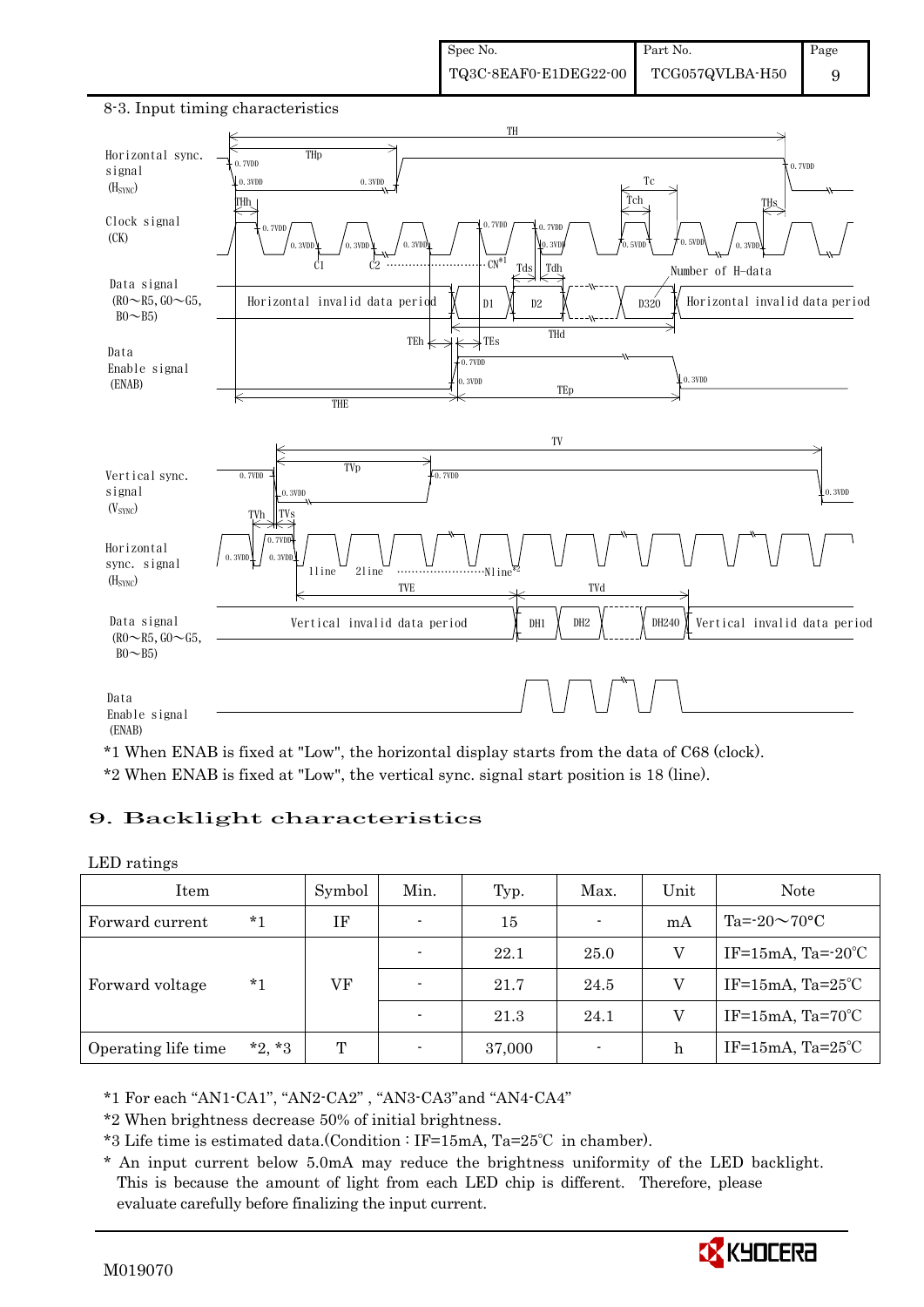### 10. Lot number identification

The lot number shall be indicated on the back of the backlight case of each LCD.

 $TCG057QVLBA-H50 -  $\Box\Box$  -  $\Box\Box$  -  $\Box$  MADE IN  $\Box\Box\Box\Box\Box$$ 

| $\downarrow \downarrow$ $\downarrow$ $\downarrow$ |  |      |
|---------------------------------------------------|--|------|
| 12 3 4                                            |  | $-5$ |

- No1. No5. above indicate
	- 1. Year code
	- 2. Month code
	- 3. Date
	- 4. Version Number
	- 5. Country of origin (Japan or China)

| Year | 2008 | 2009 | 2010 | 2011 | 2012 | 2013 |
|------|------|------|------|------|------|------|
| Code | ◡    |      |      |      |      |      |

| Month | Jan. | Feb. | Mar. | Apr. | May | Jun. |
|-------|------|------|------|------|-----|------|
| Code  |      |      | ౿    |      |     |      |

| Month      | Jul. | Aug. | Sep. | $_{\rm Oct.}$ | Nov. | Dec. |
|------------|------|------|------|---------------|------|------|
| $\rm Code$ |      |      |      | ∡⊾            |      |      |

## 11. Warranty

#### 11-1. Incoming inspection

Please inspect the LCD within one month after your receipt.

#### 11-2. Production warranty

 Kyocera warrants its LCD's for a period of 12 months from the ship date. Kyocera shall, by mutual agreement, replace or re-work defective LCD's that are shown to be Kyocera's responsibility.

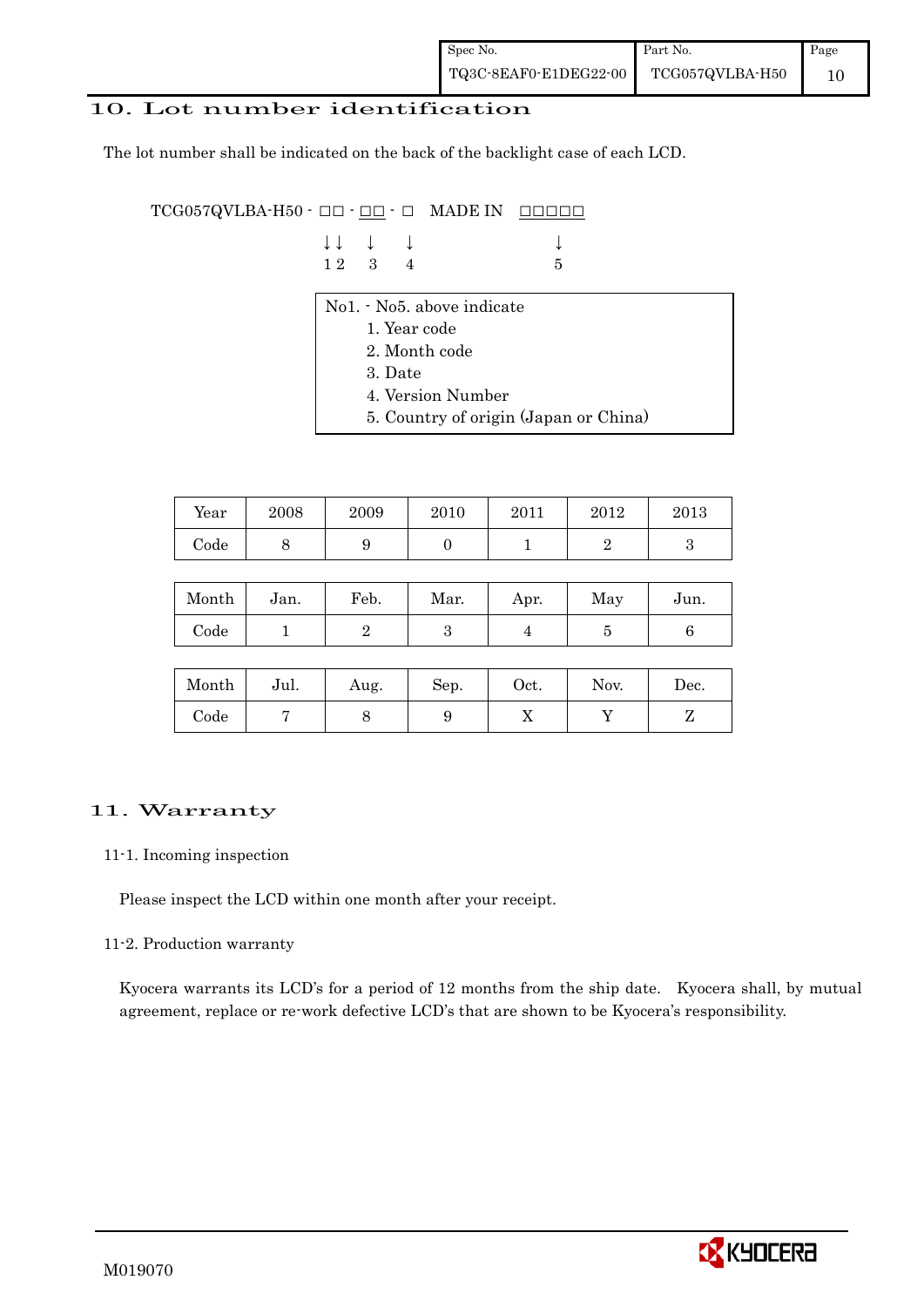#### 12. Precautions for use

- 12-1. Installation of the LCD
	- 1) A transparent protection plate shall be added to protect the LCD and its polarizer.
	- 2) The LCD shall be installed so that there is no pressure on the LSI chips.
	- 3) The LCD shall be installed flat, without twisting or bending.
	- 4) A transparent protection sheet is attached to the polarizer. Please remove the protection film slowly before use, paying attention to static electricity.

#### 12-2. Static electricity

- 1) Since CMOS ICs are mounted directly onto the LCD glass, protection from static electricity is required.
- 2) Workers should use body grounding. Operator should wear ground straps.

12-3. LCD operation

- 1) The LCD shall be operated within the limits specified. Operation at values outside of these limits may shorten life, and/or harm display images.
- 12-4. Storage
	- 1) The LCD shall be stored within the temperature and humidity limits specified. Store in a dark area, and protect the LCD from direct sunlight or fluorescent light.
	- 2) Always store the LCD so that it is free from external pressure onto it.

12-5. Usage

- 1) DO NOT store in a high humidity environment for extended periods. Polarizer degradation bubbles, and/or peeling off of the polarizer may result.
- 2) The front polarizer is easily scratched or damaged. Prevent touching it with any hard material, and from being pushed or rubbed.
- 3) The LCD screen may be cleaned by wiping the screen surface with a soft cloth or cotton pad using a little Ethanol.
- 4) Water may cause damage or discoloration of the polarizer. Clean condensation or moisture from any source immediately.
- 5) Always keep the LCD free from condensation during testing. Condensation may permanently spot or stain the polarizer.
- 6) Do not disassemble LCD module because it will result in damage.
- 7) This Kyocera LCD module has been specifically designed for use in general electronic devices, but not for use in a special environment such as usage in an active gas. Hence, when the LCD is supposed to be used in a special environment, evaluate the LCD thoroughly beforehand and do not expose the LCD to chemicals such as an active gas.
- 8) Please do not use solid-base image pattern for long hours because a temporary afterimage may appear. We recommend using screen saver etc. in cases where a solid-base image pattern must be used.
- 9) Liquid crystal may leak when the module is broken. Be careful not to let the fluid go into your eyes and mouth. In the case the fluid touches your body; rinse it off right away with water and soap.

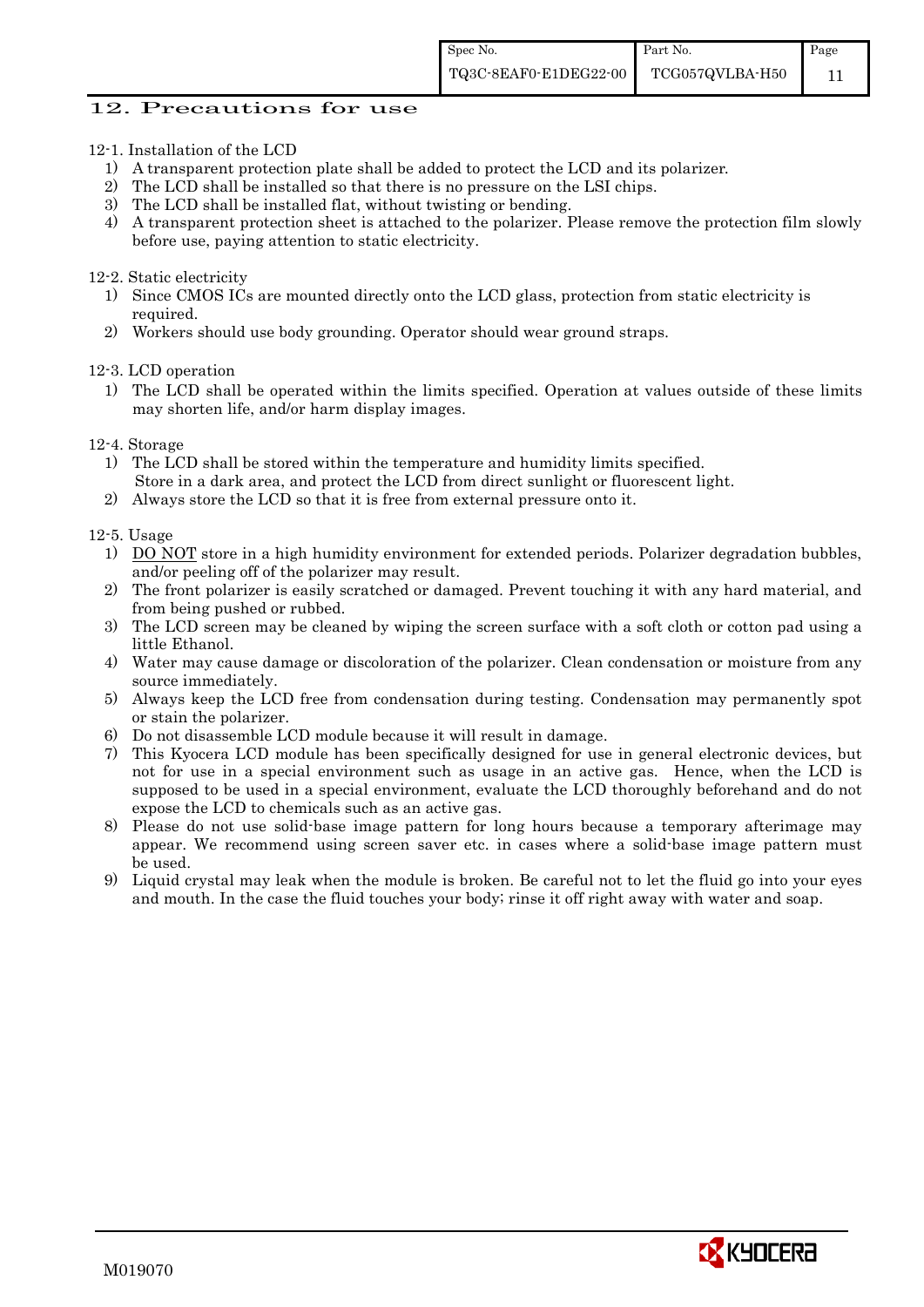### 13. Reliability test data

| Test item                            | Test condition                                                                                        | Test time        |                                                            | Judgement                                                                  |
|--------------------------------------|-------------------------------------------------------------------------------------------------------|------------------|------------------------------------------------------------|----------------------------------------------------------------------------|
| High temp.<br>atmosphere             | $80^{\circ}$ C                                                                                        | 240h             | Display function<br>Display quality<br>Current consumption | $\therefore$ No defect<br>$\therefore$ No defect<br>$\therefore$ No defect |
| Low temp.<br>atmosphere              | $-30^{\circ}$ C                                                                                       | 240h             | Display function<br>Display quality<br>Current consumption | : No defect<br>$\therefore$ No defect<br>$\therefore$ No defect            |
| High temp.<br>humidity<br>atmosphere | $40^{\circ}$ C 90% RH                                                                                 | 240h             | Display function<br>Display quality<br>Current consumption | $\therefore$ No defect<br>$\therefore$ No defect<br>$\therefore$ No defect |
| Temp. cycle                          | 0.5 <sub>h</sub><br>$-30^{\circ}$ C<br>0.5 <sub>h</sub><br>R.T.<br>$80^{\circ}$ C<br>0.5 <sub>h</sub> | 10cycles         | Display function<br>Display quality<br>Current consumption | $\therefore$ No defect<br>$\therefore$ No defect<br>$\therefore$ No defect |
| High temp.<br>operation              | $70^{\circ}$ C                                                                                        | 500 <sub>h</sub> | Display function<br>Display quality<br>Current consumption | : No defect<br>$\therefore$ No defect<br>$\therefore$ No defect            |

\* Each test item uses a test LCD only once. The tested LCD is not used in any other tests.

\* The LCD is tested in circumstances in which there is no condensation.

\* The reliability test is not an out-going inspection.

 \* The result of the reliability test is for your reference purpose only. The reliability test is conducted only to examine the LCD's capability.

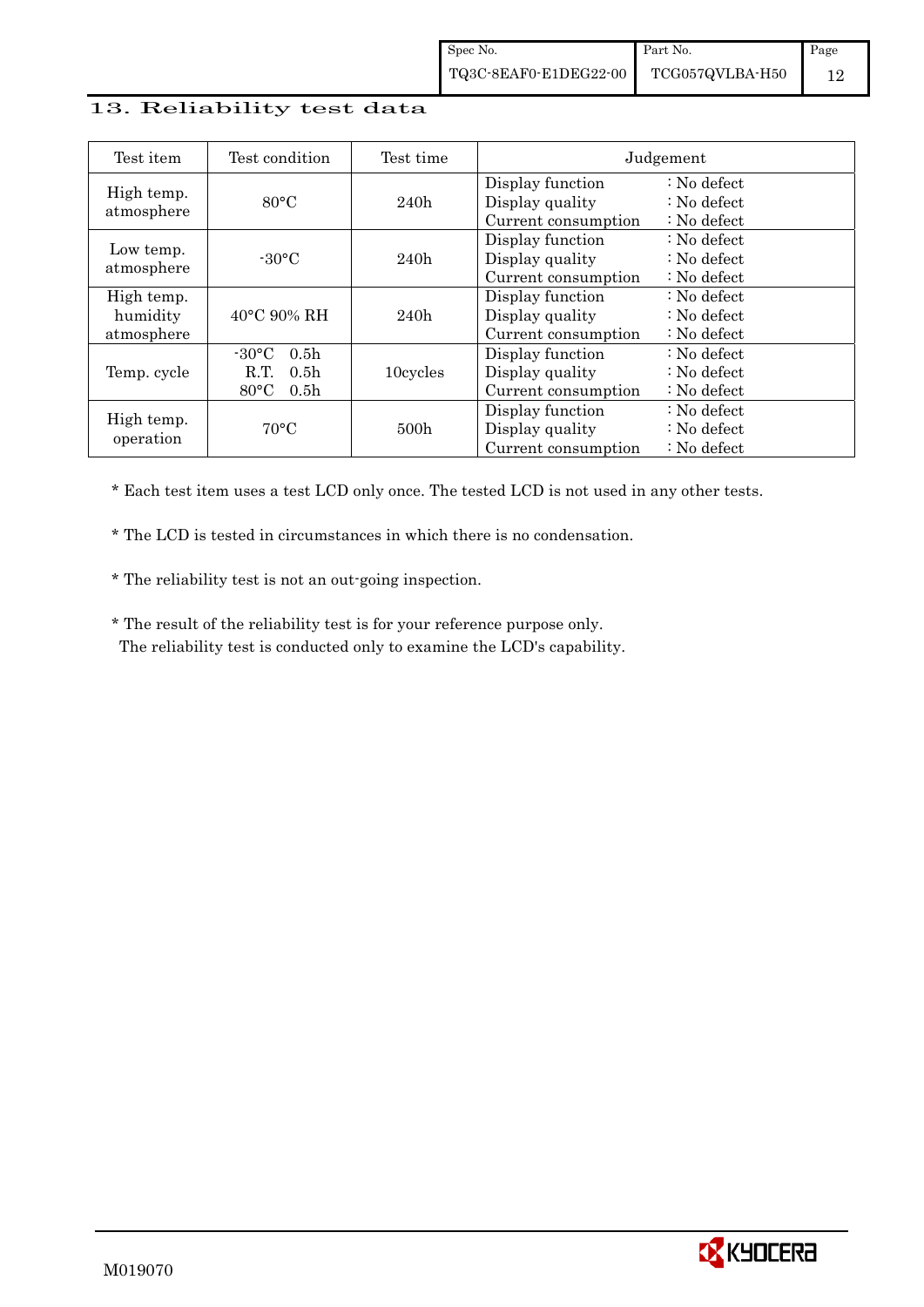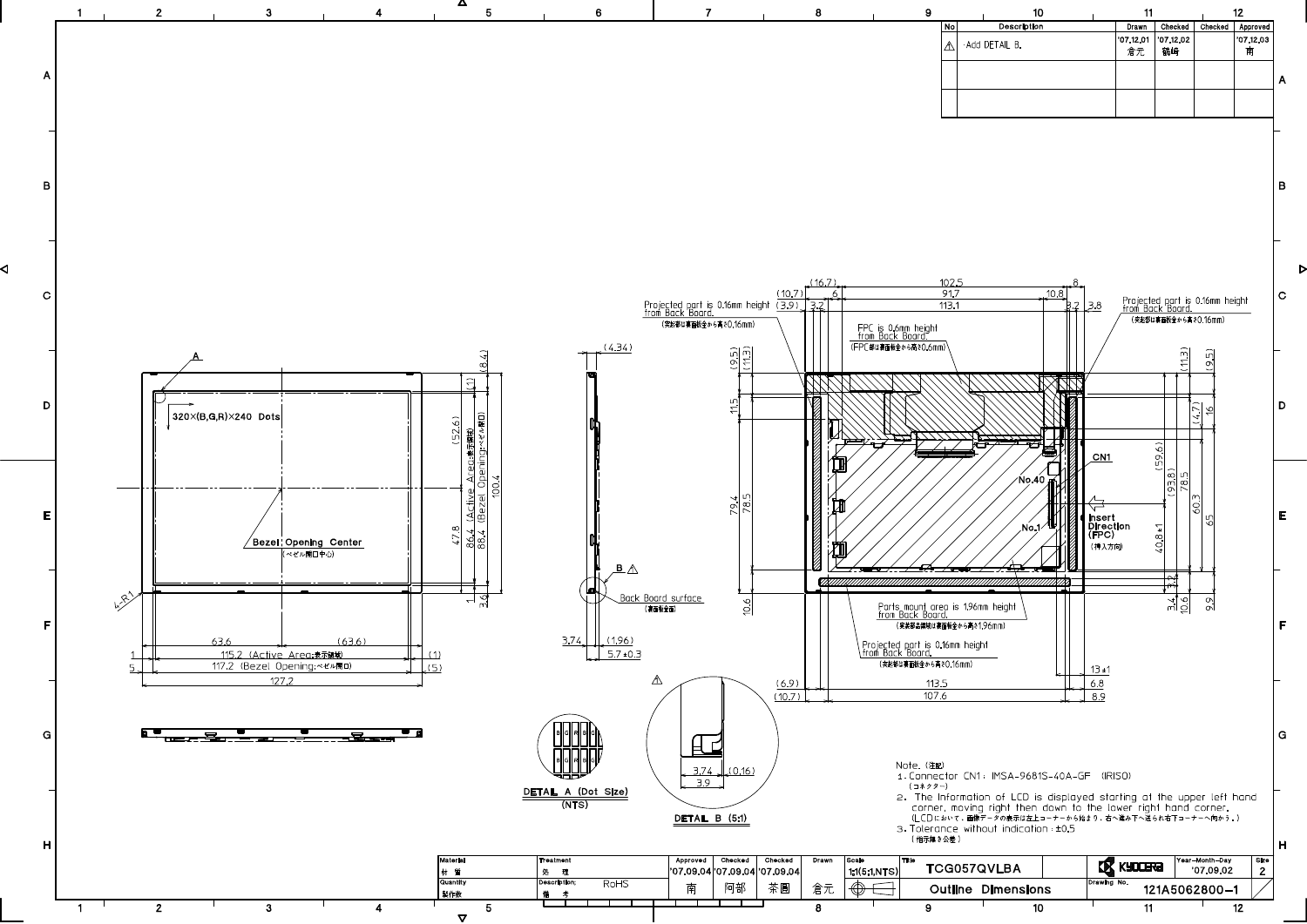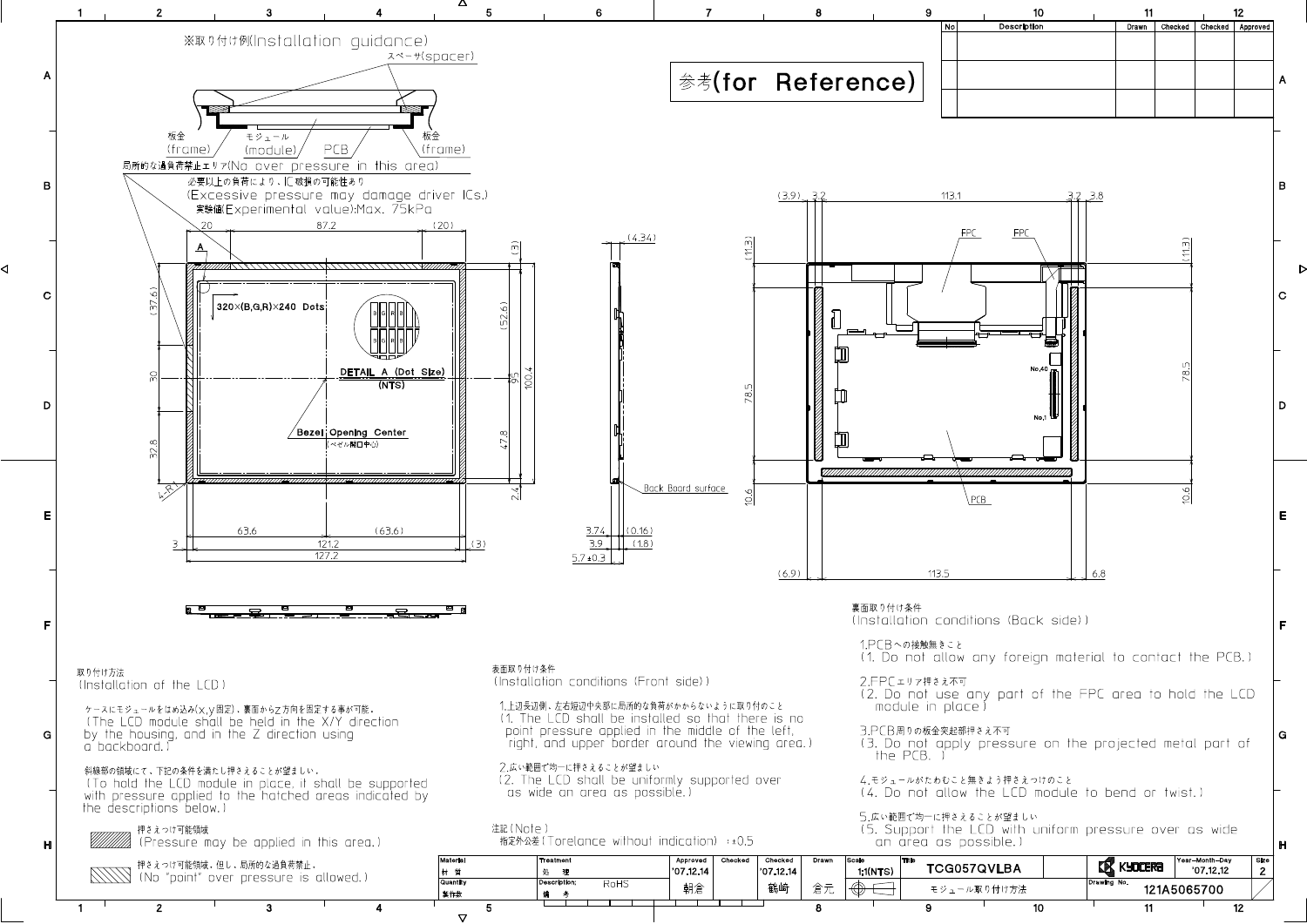|       | Spec No. TQ3C-8EAF0-E2DEG22-00 |
|-------|--------------------------------|
| Date: | August 28, 2008                |

# KYOCERA INSPECTION STANDARD

# TYPE : TCG057QVLBA-H50

 KYOCERA CORPORATION KAGOSHIMA HAYATO PLANT LCD DIVISION

| Original        |             | Designed by $:$ Engineering dept. | Confirmed by: QA dept. |                                     |          |
|-----------------|-------------|-----------------------------------|------------------------|-------------------------------------|----------|
| Issue Date      | Prepared    | Checked                           | Approved               | Checked                             | Approved |
| August 28, 2008 | 7d Johnword |                                   |                        | W. Yamo ( ! Matsumoto J. Sakaguchi) | fran     |

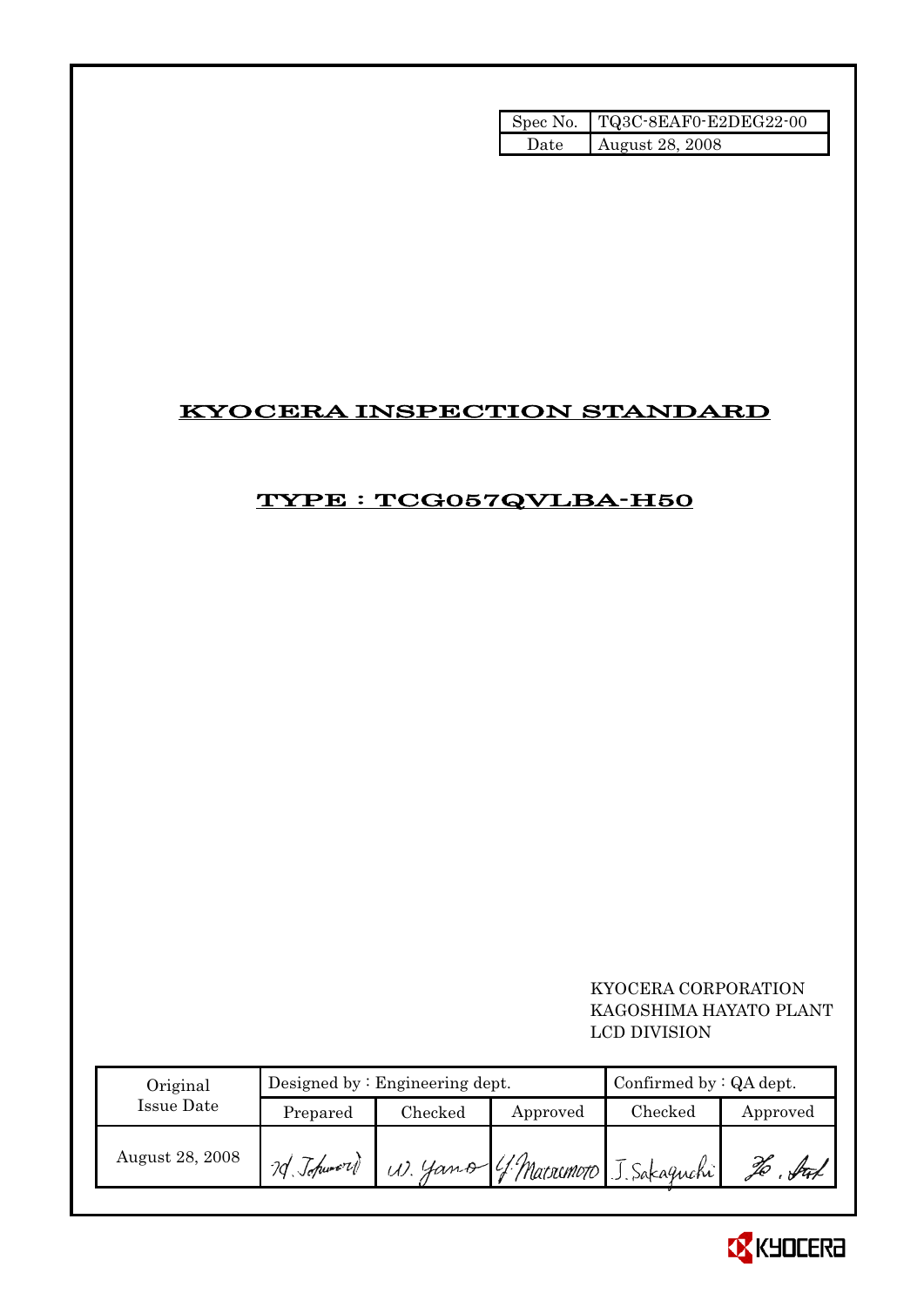| Spec No.              | Part No.        | Page |
|-----------------------|-----------------|------|
| TQ3C-8EAF0-E2DEG22-00 | TCG057QVLBA-H50 |      |

|                      | Revision record<br>Confirmed by : QA dept.<br>Designed by : Engineering dept. |          |  |         |                        |               |          |
|----------------------|-------------------------------------------------------------------------------|----------|--|---------|------------------------|---------------|----------|
| $\rm{\textbf{Date}}$ |                                                                               | Prepared |  | Checked | ${\Large\bf Approved}$ | $\rm Checked$ | Approved |
|                      |                                                                               |          |  |         |                        |               |          |
|                      |                                                                               |          |  |         |                        |               |          |
| Rev.No.              | $\rm{Date}$                                                                   | Page     |  |         | Descriptions           |               |          |
|                      |                                                                               |          |  |         |                        |               |          |
|                      |                                                                               |          |  |         |                        |               |          |
|                      |                                                                               |          |  |         |                        |               |          |
|                      |                                                                               |          |  |         |                        |               |          |
|                      |                                                                               |          |  |         |                        |               |          |
|                      |                                                                               |          |  |         |                        |               |          |
|                      |                                                                               |          |  |         |                        |               |          |
|                      |                                                                               |          |  |         |                        |               |          |
|                      |                                                                               |          |  |         |                        |               |          |
|                      |                                                                               |          |  |         |                        |               |          |
|                      |                                                                               |          |  |         |                        |               |          |
|                      |                                                                               |          |  |         |                        |               |          |
|                      |                                                                               |          |  |         |                        |               |          |
|                      |                                                                               |          |  |         |                        |               |          |
|                      |                                                                               |          |  |         |                        |               |          |
|                      |                                                                               |          |  |         |                        |               |          |
|                      |                                                                               |          |  |         |                        |               |          |
|                      |                                                                               |          |  |         |                        |               |          |
|                      |                                                                               |          |  |         |                        |               |          |
|                      |                                                                               |          |  |         |                        |               |          |
|                      |                                                                               |          |  |         |                        |               |          |
|                      |                                                                               |          |  |         |                        |               |          |
|                      |                                                                               |          |  |         |                        |               |          |
|                      |                                                                               |          |  |         |                        |               |          |
|                      |                                                                               |          |  |         |                        |               |          |
|                      |                                                                               |          |  |         |                        |               |          |
|                      |                                                                               |          |  |         |                        |               |          |
|                      |                                                                               |          |  |         |                        |               |          |
|                      |                                                                               |          |  |         |                        |               |          |
|                      |                                                                               |          |  |         |                        |               |          |
|                      |                                                                               |          |  |         |                        |               |          |
|                      |                                                                               |          |  |         |                        |               |          |
|                      |                                                                               |          |  |         |                        |               |          |
|                      |                                                                               |          |  |         |                        |               |          |
|                      |                                                                               |          |  |         |                        |               |          |
|                      |                                                                               |          |  |         |                        |               |          |

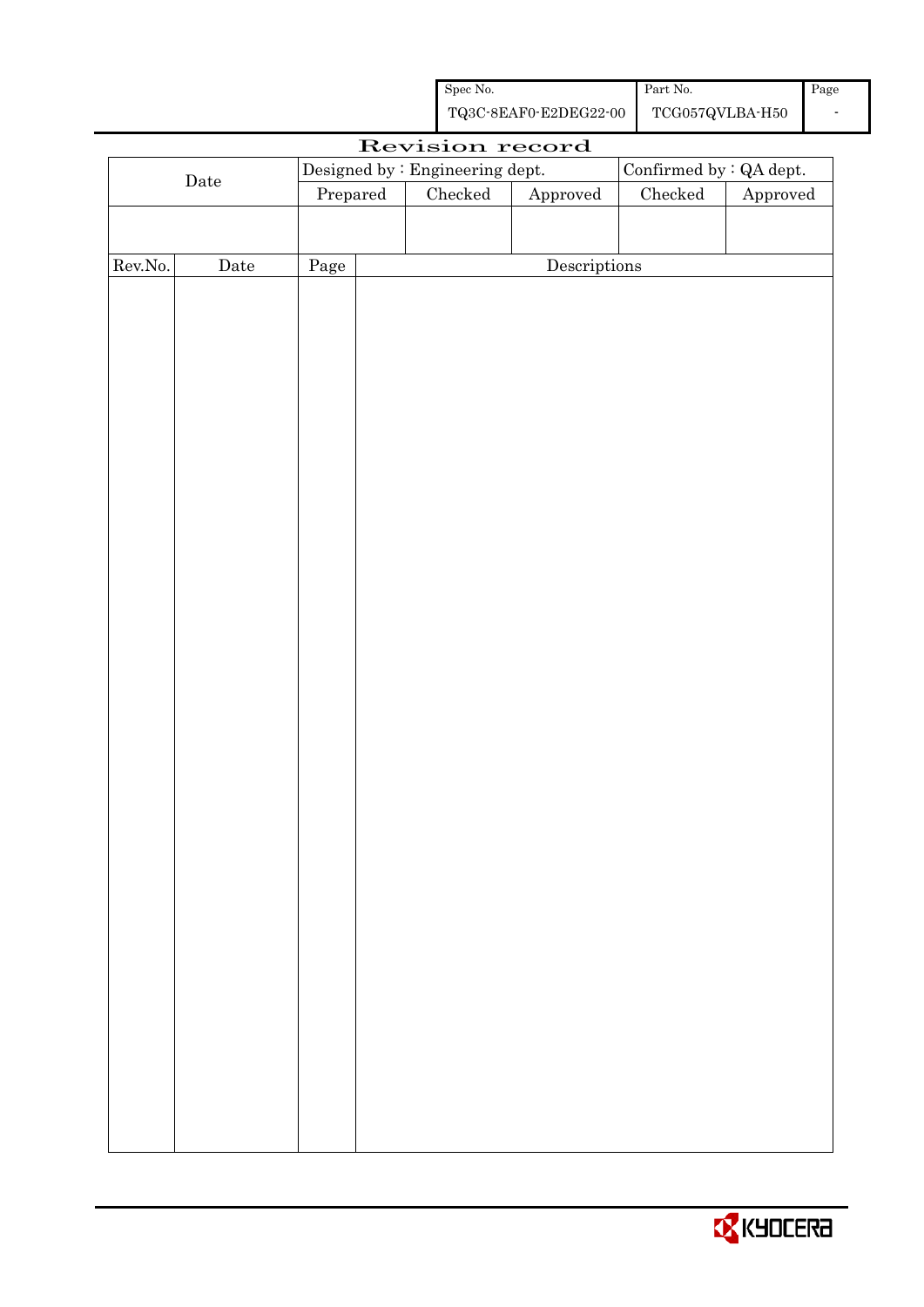| Visuals specification |
|-----------------------|
|-----------------------|

| 1) Note         |                        |                                                                                                                                                                                                                                                                                                                                      |                                                                                                                                                                                                                                                                                                                                                                                                                                                                                                                                                                                                                       |  |  |  |
|-----------------|------------------------|--------------------------------------------------------------------------------------------------------------------------------------------------------------------------------------------------------------------------------------------------------------------------------------------------------------------------------------|-----------------------------------------------------------------------------------------------------------------------------------------------------------------------------------------------------------------------------------------------------------------------------------------------------------------------------------------------------------------------------------------------------------------------------------------------------------------------------------------------------------------------------------------------------------------------------------------------------------------------|--|--|--|
|                 | Note                   |                                                                                                                                                                                                                                                                                                                                      |                                                                                                                                                                                                                                                                                                                                                                                                                                                                                                                                                                                                                       |  |  |  |
| General         | 1.<br>consent.<br>2.   | Customer identified anomalies not defined within this inspection standard shall be<br>reviewed by Kyocera, and an additional standard shall be determined by mutual<br>This inspection standard about the image quality shall be applied to any defect within<br>the active area and shall not be applicable to outside of the area. |                                                                                                                                                                                                                                                                                                                                                                                                                                                                                                                                                                                                                       |  |  |  |
|                 |                        |                                                                                                                                                                                                                                                                                                                                      |                                                                                                                                                                                                                                                                                                                                                                                                                                                                                                                                                                                                                       |  |  |  |
|                 | 3.<br>Luminance        | Inspection conditions                                                                                                                                                                                                                                                                                                                | $\div 500$ Lux min.                                                                                                                                                                                                                                                                                                                                                                                                                                                                                                                                                                                                   |  |  |  |
|                 |                        | Inspection distance                                                                                                                                                                                                                                                                                                                  | : 300 mm.                                                                                                                                                                                                                                                                                                                                                                                                                                                                                                                                                                                                             |  |  |  |
|                 | Temperature            |                                                                                                                                                                                                                                                                                                                                      | : 25 $\pm$ 5°C                                                                                                                                                                                                                                                                                                                                                                                                                                                                                                                                                                                                        |  |  |  |
|                 | Direction              |                                                                                                                                                                                                                                                                                                                                      | : Directly above                                                                                                                                                                                                                                                                                                                                                                                                                                                                                                                                                                                                      |  |  |  |
| Definition of   | Dot defect             | Bright dot defect                                                                                                                                                                                                                                                                                                                    | The dot is constantly "on" when power applied to the                                                                                                                                                                                                                                                                                                                                                                                                                                                                                                                                                                  |  |  |  |
| inspection item |                        | Black dot defect<br>Adjacent dot                                                                                                                                                                                                                                                                                                     | LCD, even when all "Black" data sent to the screen.<br>Inspection tool: 5% Transparency neutral density filter.<br>Count dot: If the dot is visible through the filter<br>Don't count dot: If the dot is not visible through the<br>filter<br>в<br>R<br>G<br>RGBRGBRG<br>dot defect<br>$\mathsf{R}[\mathsf{G}]\mathsf{B}[\mathsf{R}]\mathsf{G}[\mathsf{B}]\mathsf{R}[\mathsf{G}]\mathsf{B}$<br>The dot is constantly "off" when power applied to the<br>LCD, even when all "White" data sent to the screen.<br>Adjacent dot defect is defined as two or more bright dot<br>defects or black dot defects.<br>RGBRGBRGB |  |  |  |
|                 |                        |                                                                                                                                                                                                                                                                                                                                      | RGBRGBRGB<br>dot defect<br>RGBRGBR<br>G                                                                                                                                                                                                                                                                                                                                                                                                                                                                                                                                                                               |  |  |  |
|                 | External<br>inspection | Bubble, Scratch,<br>Foreign particle<br>(Polarizer, Cell,<br>Backlight)<br>Appearance<br>inspection                                                                                                                                                                                                                                  | Visible operating (all pixels "Black" or "White") and non<br>operating.<br>Does not satisfy the value at the spec.                                                                                                                                                                                                                                                                                                                                                                                                                                                                                                    |  |  |  |
|                 | Others                 | LED wire                                                                                                                                                                                                                                                                                                                             | Damaged to the LED wire, connector, pin, functional                                                                                                                                                                                                                                                                                                                                                                                                                                                                                                                                                                   |  |  |  |
|                 | Definition<br>of size  | failure or appearance failure.<br>Definition of circle size<br>Definition of linear size<br>$d = (a + b)/2$                                                                                                                                                                                                                          |                                                                                                                                                                                                                                                                                                                                                                                                                                                                                                                                                                                                                       |  |  |  |